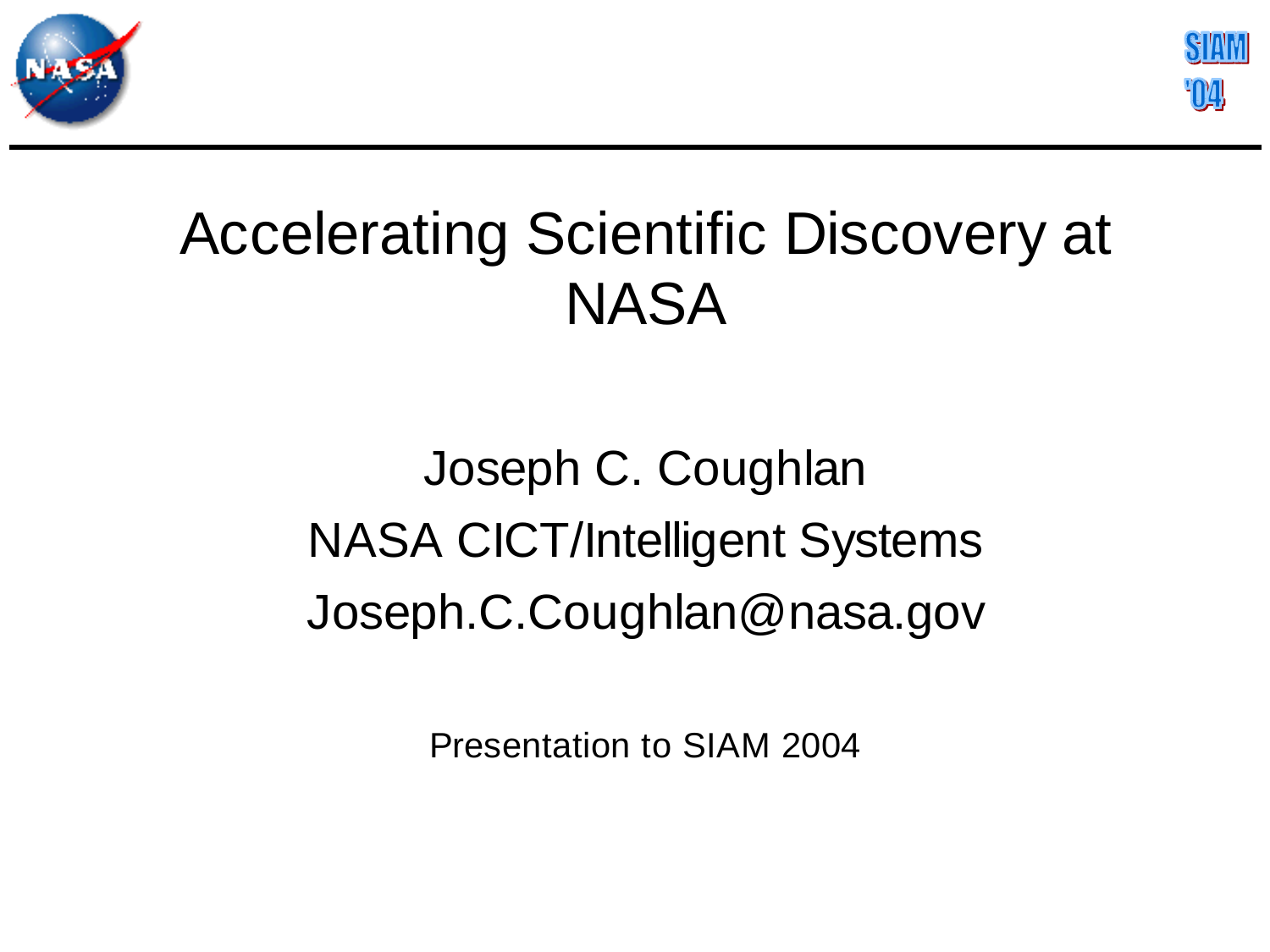

# **Outline**





Van Gogh (1853-1890) (NRA) The Garden of Saint Paul's Hospital (1889) Vincent van Gogh Foundation

- **Credits**
- Overview of data volume
- An Example: The Greening Earth
- A Response: Discovery systems proposal
- **Summary**
- NASA Research Announcement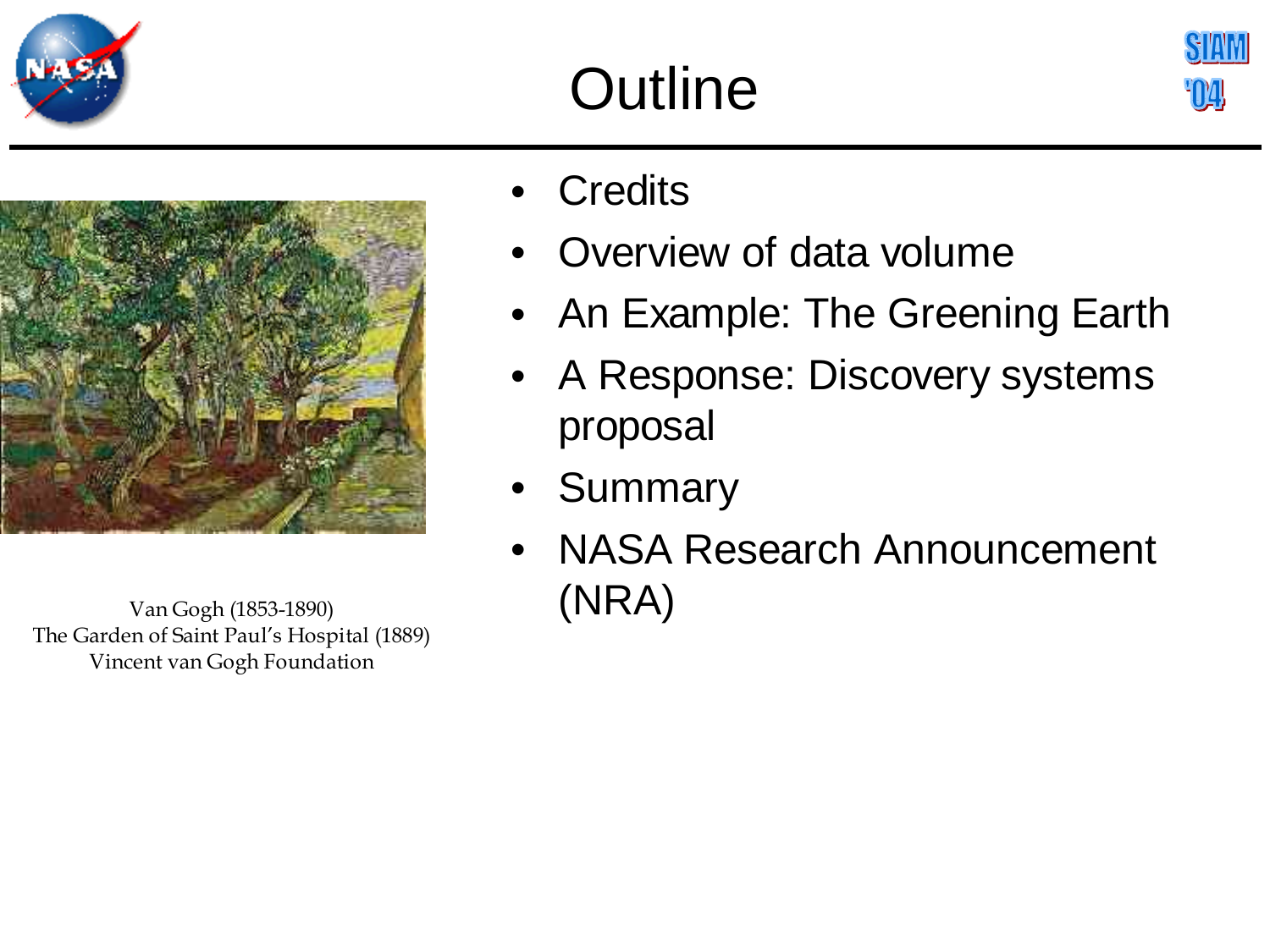

### **Climate-driven increases in global terrestrial net primary production from 1982 to 1999. Science, 300, 1650 (2003).**

**&**

**Barney Pell, co-lead and the Discovery Systems planning team**

**With reference to to**

**R. R. Nemani et al. 2001. Asymmetric warming over coastal California and its impact on the premium wine industry Climate Research Vol. 19: 25–34**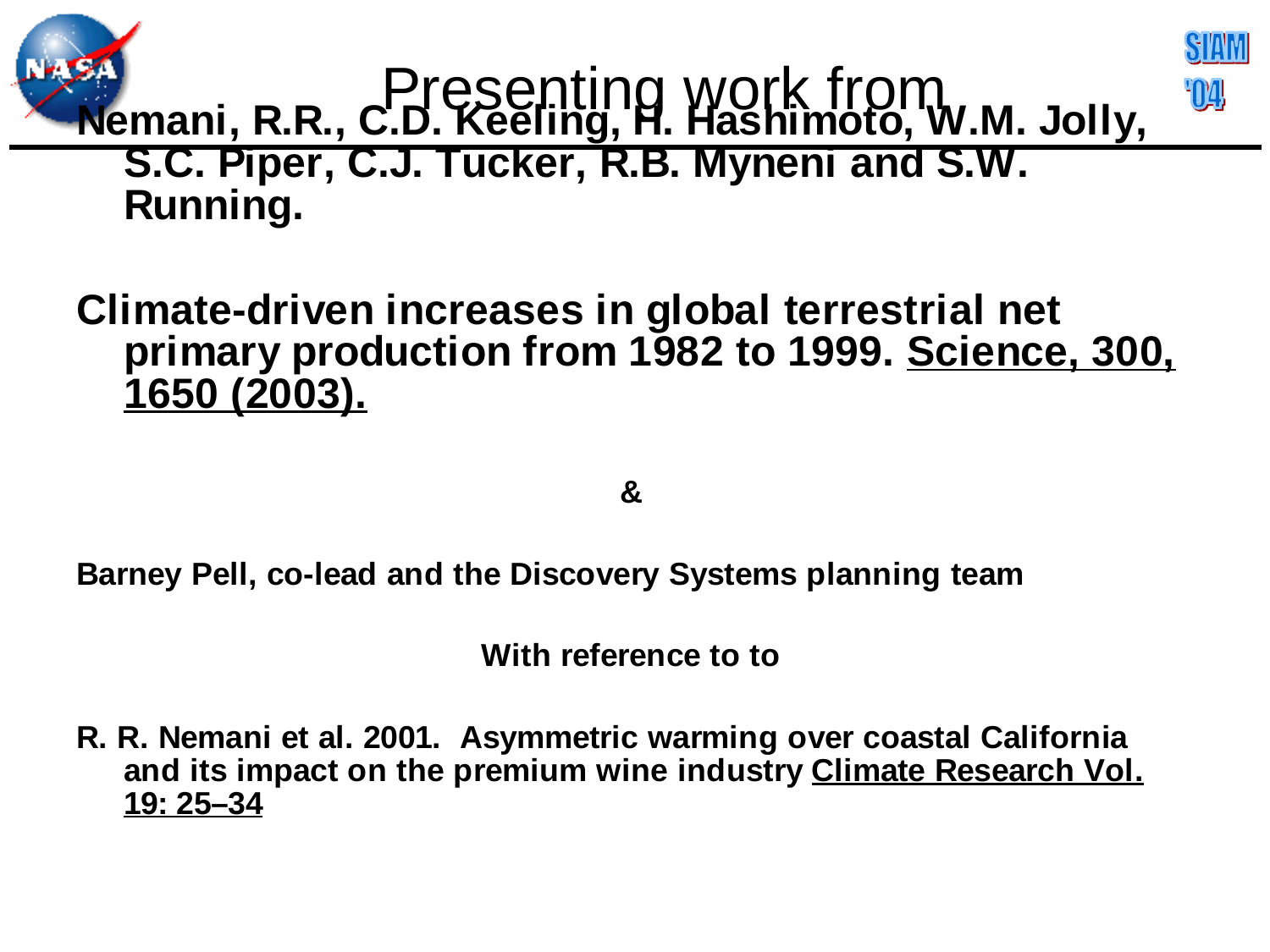



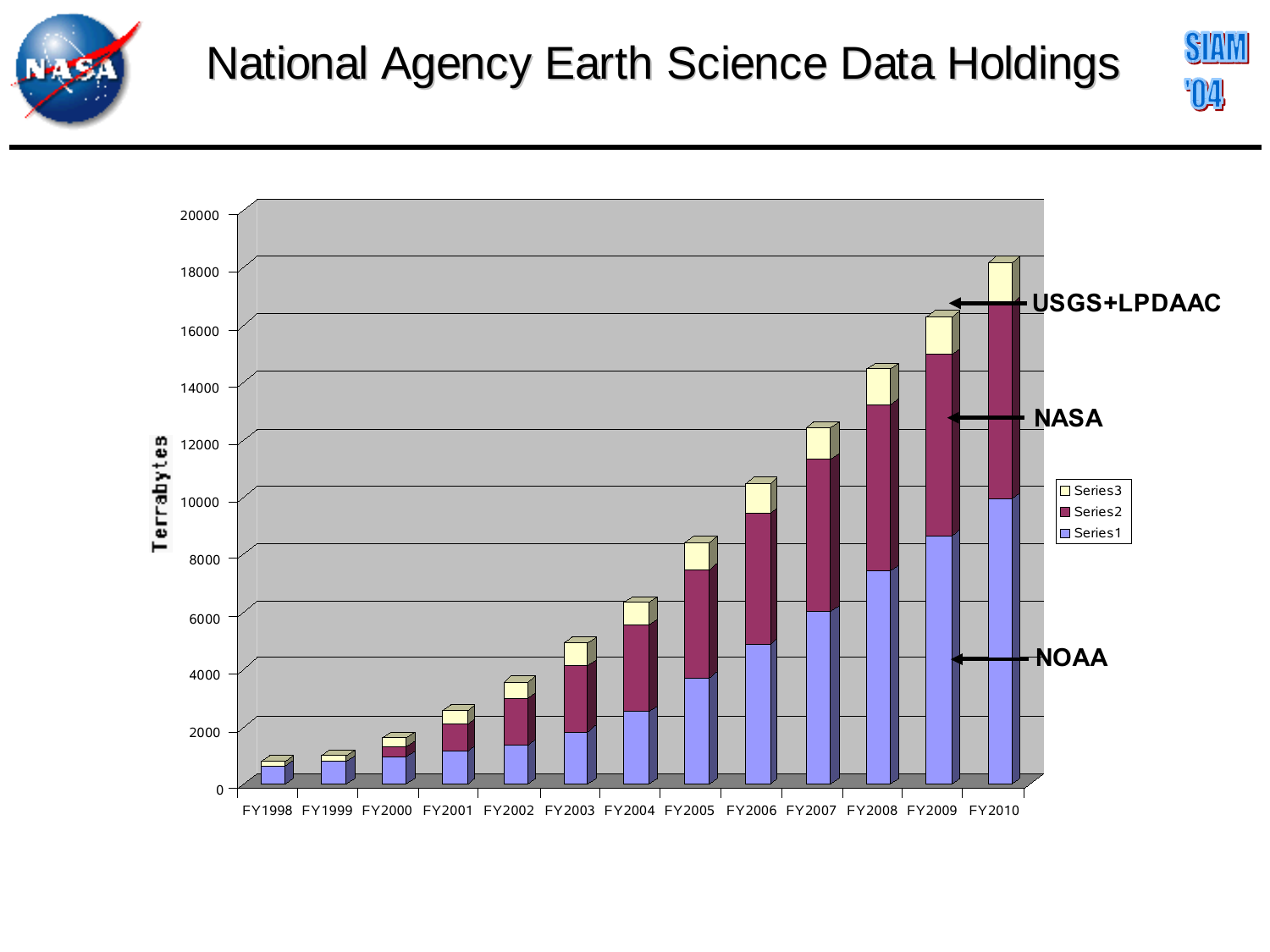### **Large Data Flows: Extracting Knowledge from Petabytes of**

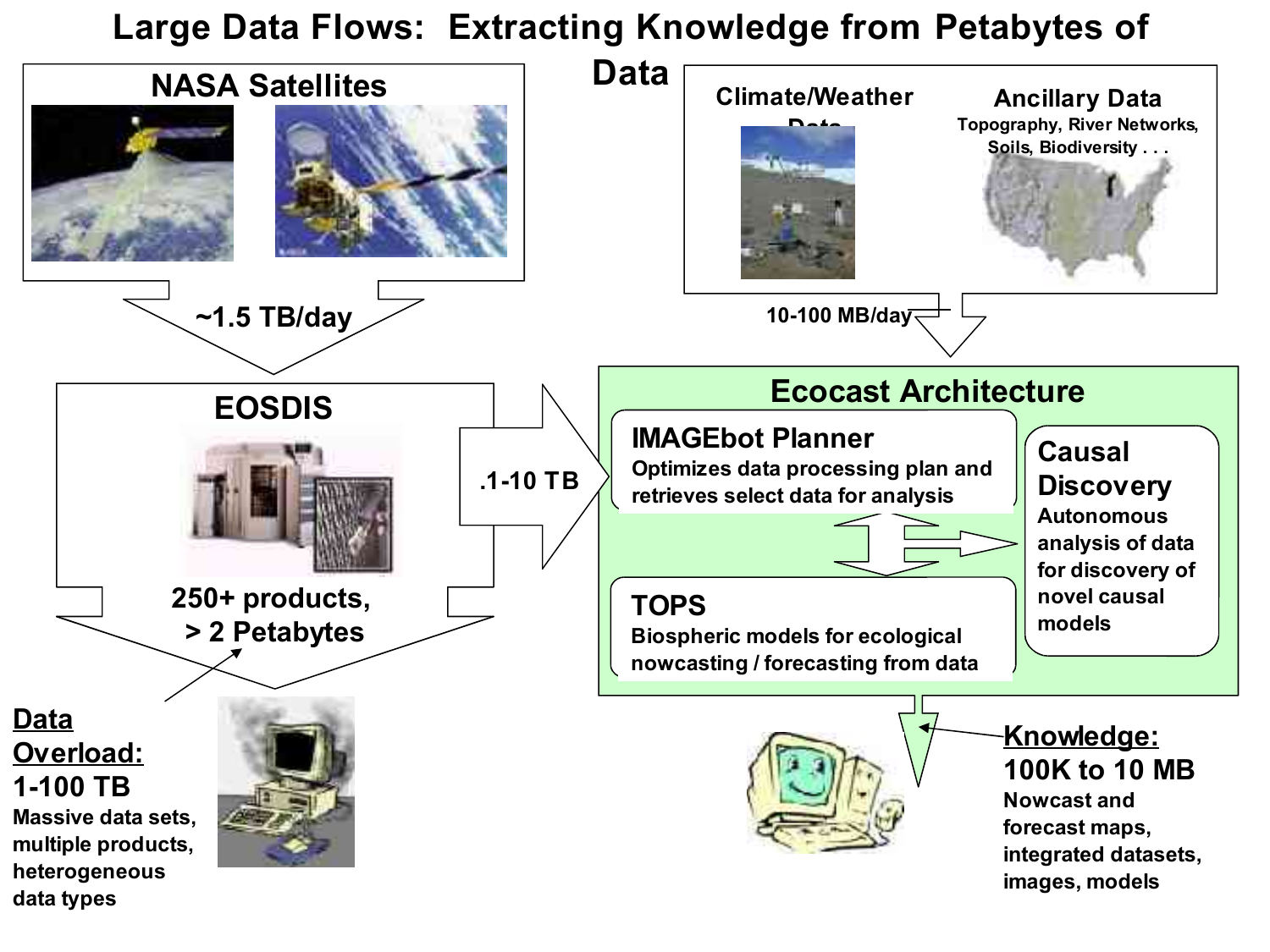

# NASA Goal:Observation and Understanding and Prediction



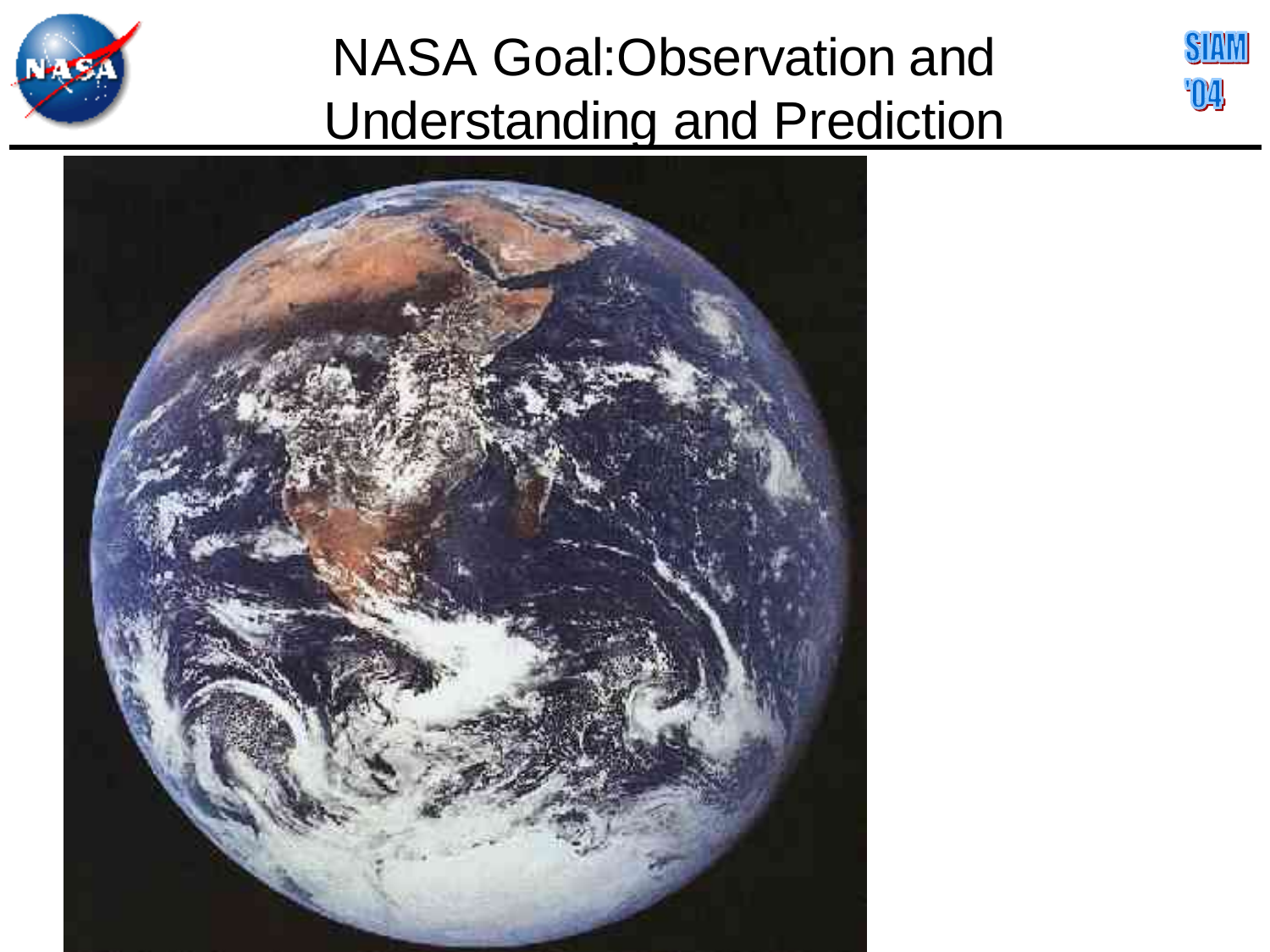

### **Greening Earth: Evidence at Global and** SIAM **Local Scales** 114

**NOAA CMDL Carbon Cycle Greenhouse Gases** 



Top 3 Hobal average atmospheric parties, though mixing retion (thue line) determined essign neasure results from the NUAA UMDL cooperative air sumpling necwork. The red line represents the long serv, transl. Bookers; Global average growth rate for rathon dioxide. Principal investigator: Dr. Peter Tans, NOAA, CMID I trier Less fromtiver Laws Tender Colorido, LBC) 29-670 (puderioriginalism http://www.com/there.org/



Claude Monet (1840-1926) Peupliers au bord de l'Epte (1891) The Tate Collection

### **Plot level biomass changes**

**Western Europe, Liski and Kauppi, 2000, UNEP U.S., Pacala et al., 2001, Science China, Fang et al., 2001, Science South America, Phillips et al., 1998, Science**

*Nearly two decades of satellite observations*

#### **motivation**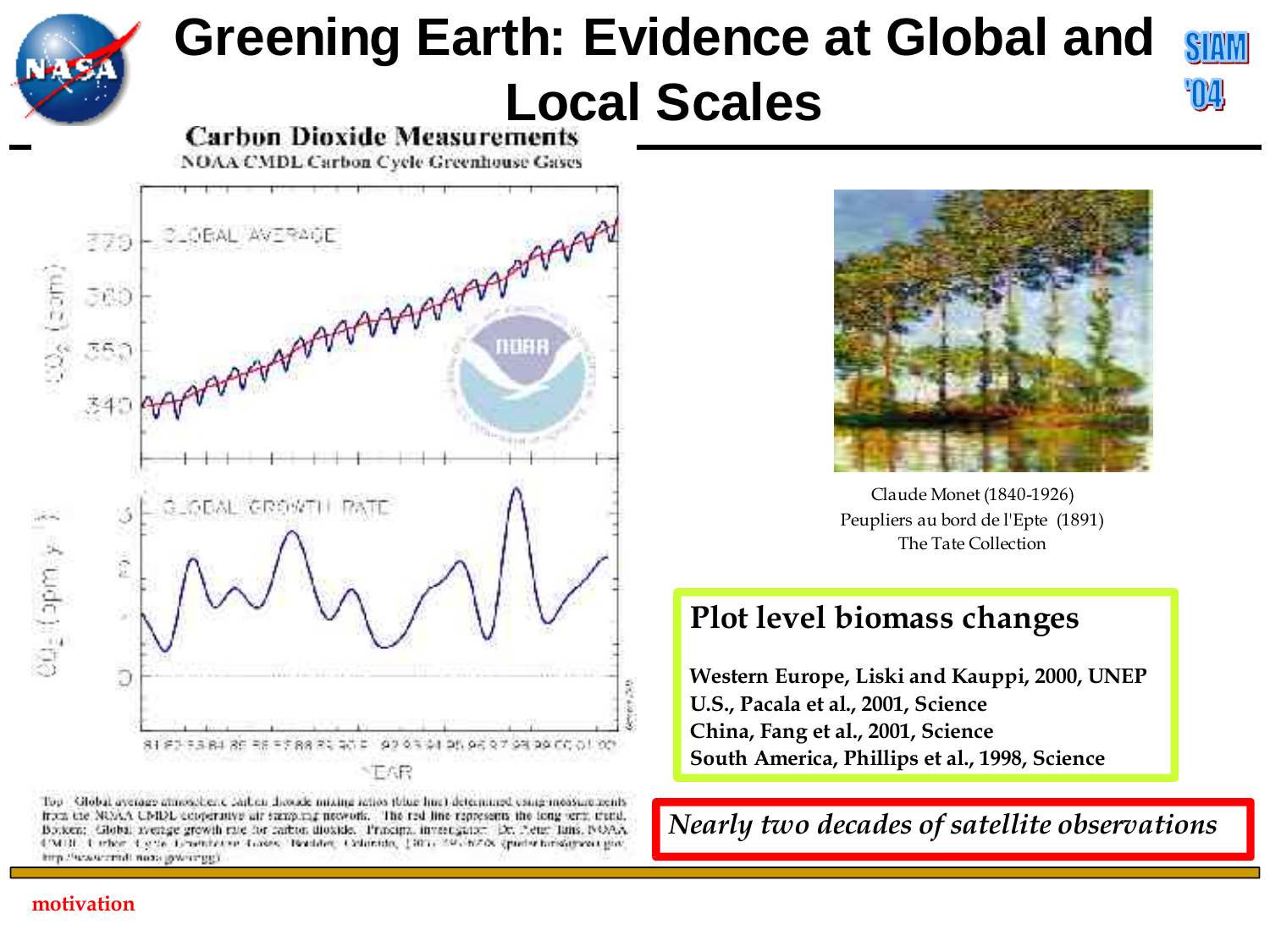

# **NPP and its relation to carbon cycling**





**Net primary production**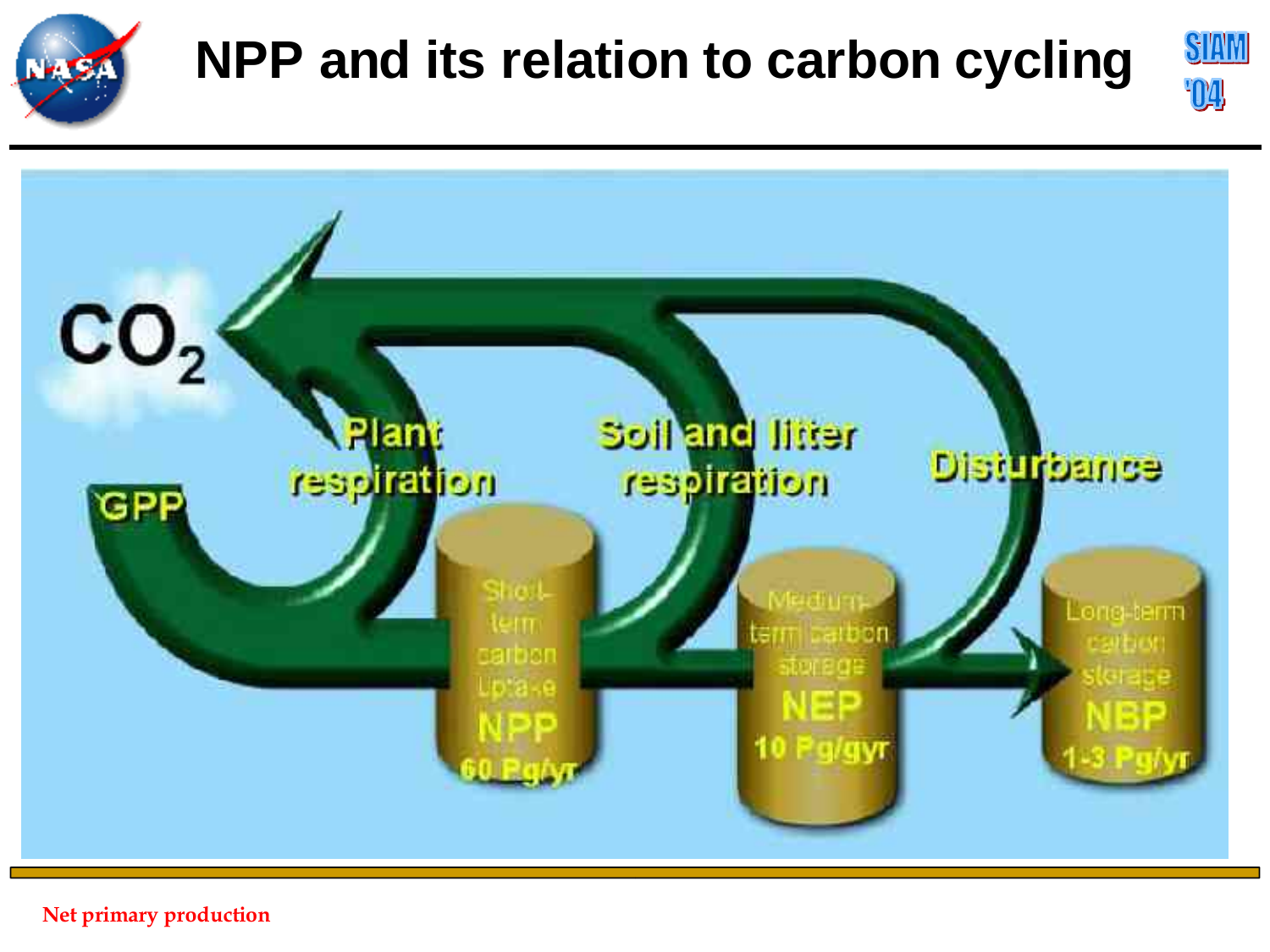

# **Reflectance Spectrum of a Green Leaf**



Pigments in green leaves (notably chlorophyll) absorb strongly at red and blue wavelengths. Lack of such absorption at near-infrared wavelengths results in strong scatter from leaves.



**image credit: govaerts et al.**





#### **- background on NDVI and NDVI data sets**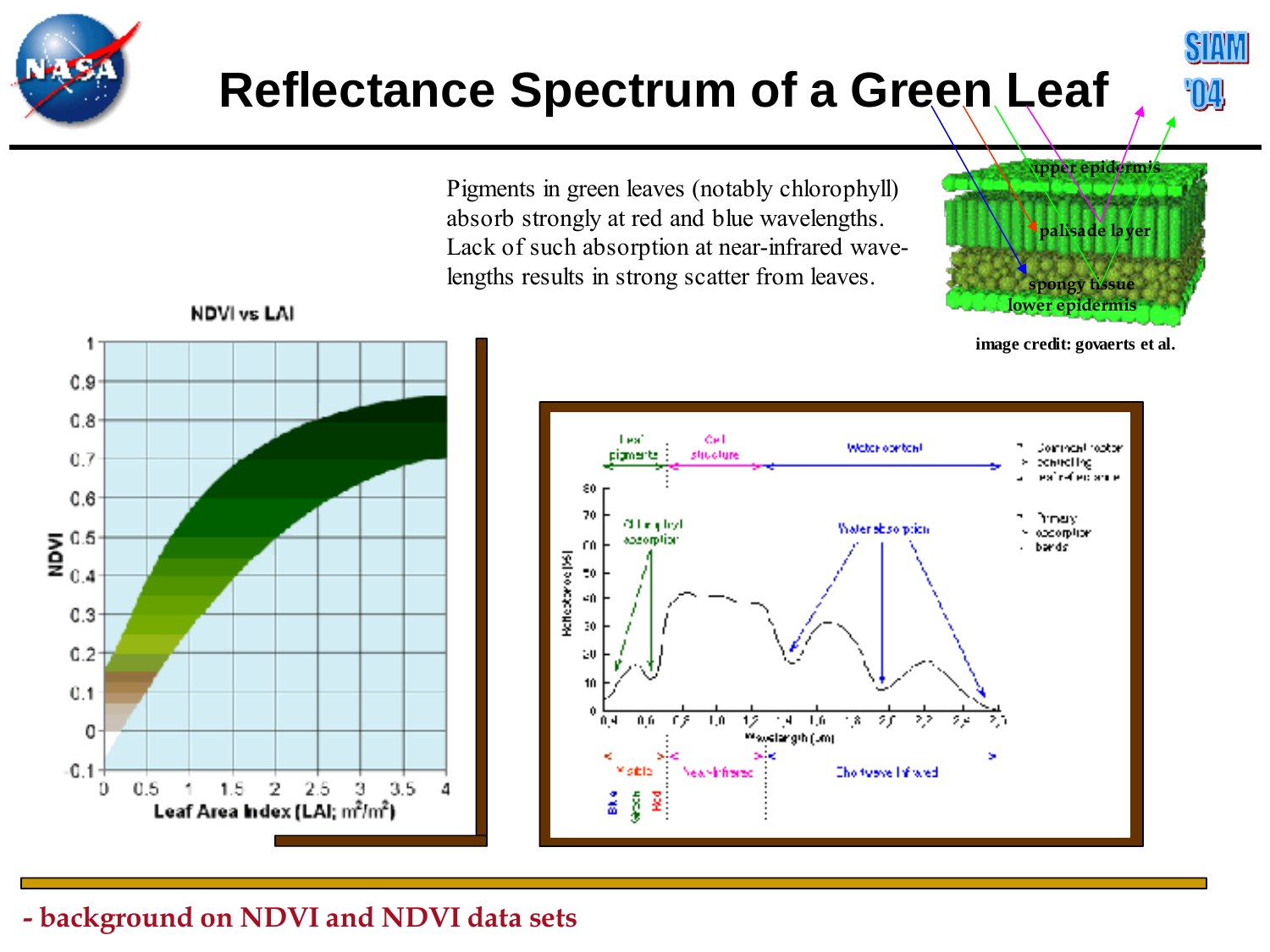

 $0.4.$  $0.8$  $0.2^{\circ}$  $0.8$ 0.0

**AVERAGE GREENNESS** 

# egetation Index





Rene Magritte (1989-1967) The Beautiful Season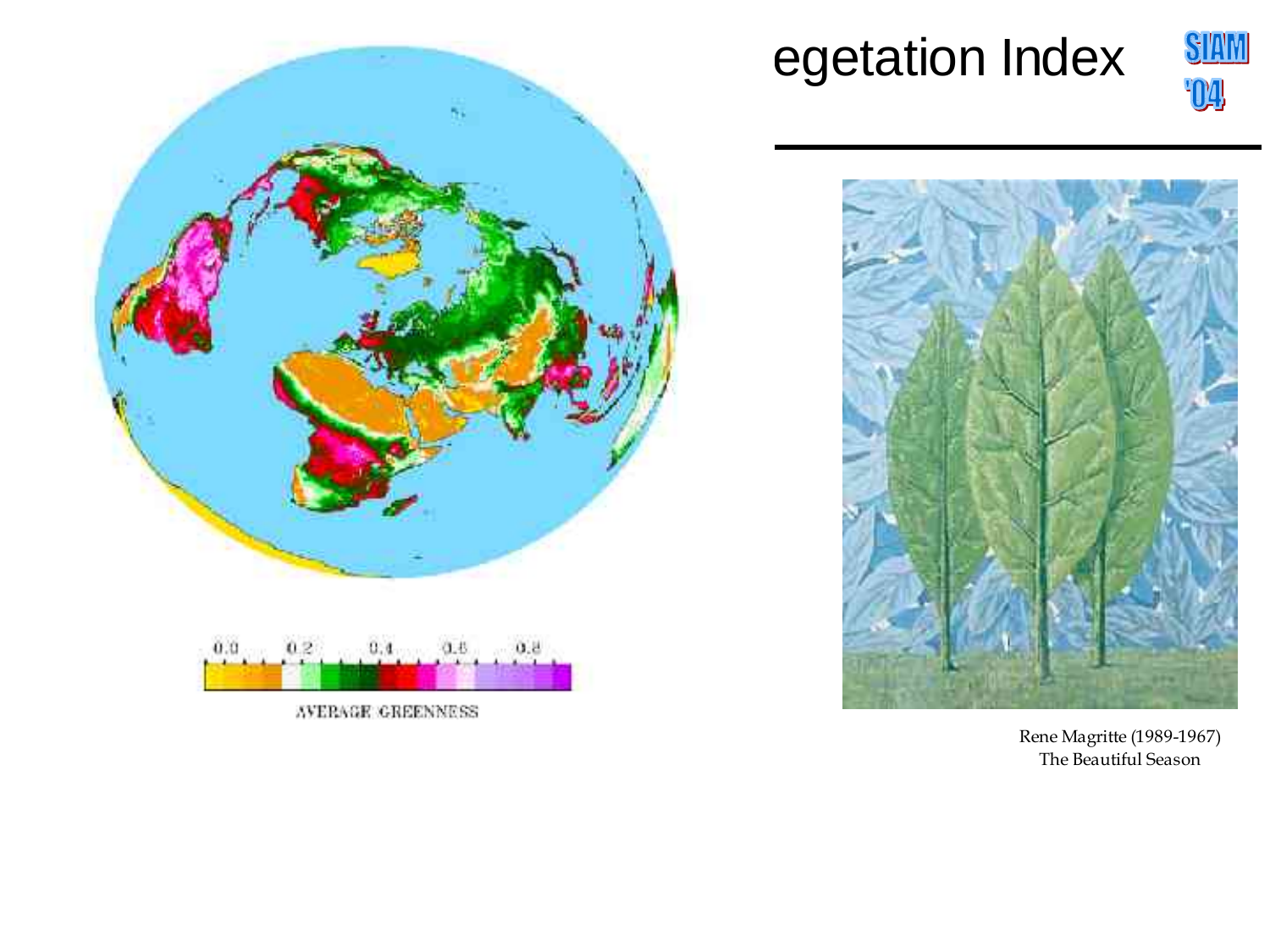



#### **Step 1:**

**convert absorbed radiation to optimal gross production**

#### **Step 2:**

**downgrade by climate limiting factors to obtain gpp**

#### **Step 3:**

**subtract respiration to obtain npp**



Joan Miro (1893-1983) Le Chant De La Prairie (1964) Miro Museum, Barcelona

#### **Net primary production**

#### **Components of the NPP algorithm**

**satellite-derived vegetation properties: Land cover, Leaf Area Index (LAI) and fraction of absorbed photosynthetically active radiation (FPAR)**

**daily climate data: incident radiation (IPAR), minimum and average air temperatures and humidity**

**efficiencies: a biome specific parameterization to convert absorbed PAR to NPP**

#### **Methodology of the NPP algorithm**

**Application of the radiation conversion efficiency logic to predictions of daily gross primary production (GPP), using satellite-derived FPAR and independent estimates of PAR and other surface meteorological fields, and the subsequent estimation of maintenance and growth respiration terms that are subtracted from GPP to arrive at annual NPP.**

**Maintenance respiration and growth respiration components derived from allometric relationships linking biomass and annual growth of plant tissues to satellite-derived estimates of leaf area index.**

**These allometric relationships have been derived from extensive literature review, and incorporate the same parameters used in the Biome-BGC ecosystem process model.**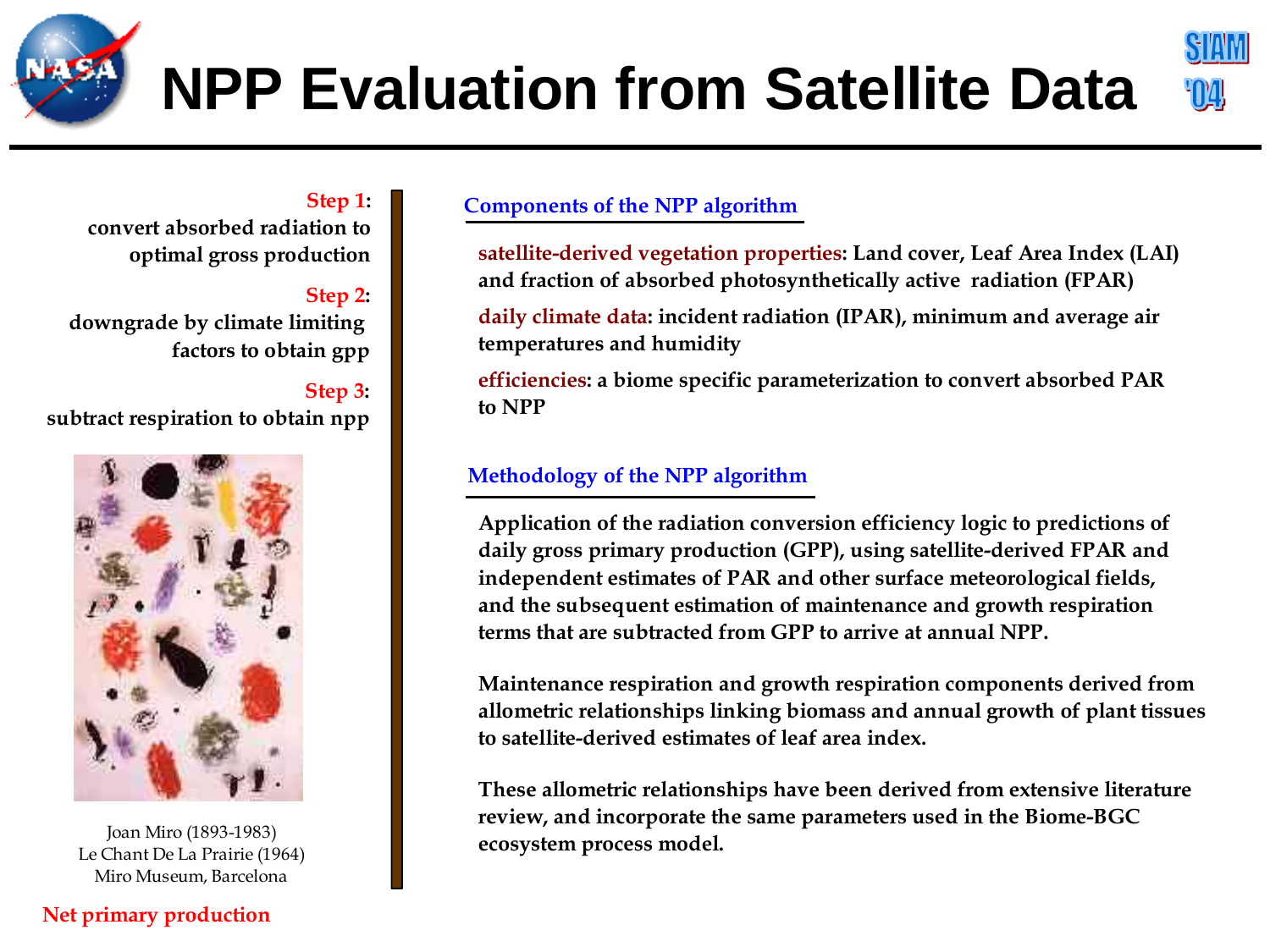



**version 3 Data sets developed by us have temporal (15/10 day to 1 month) and spatial compositing (8 km to 16 km), and corrections for orbital loss.**

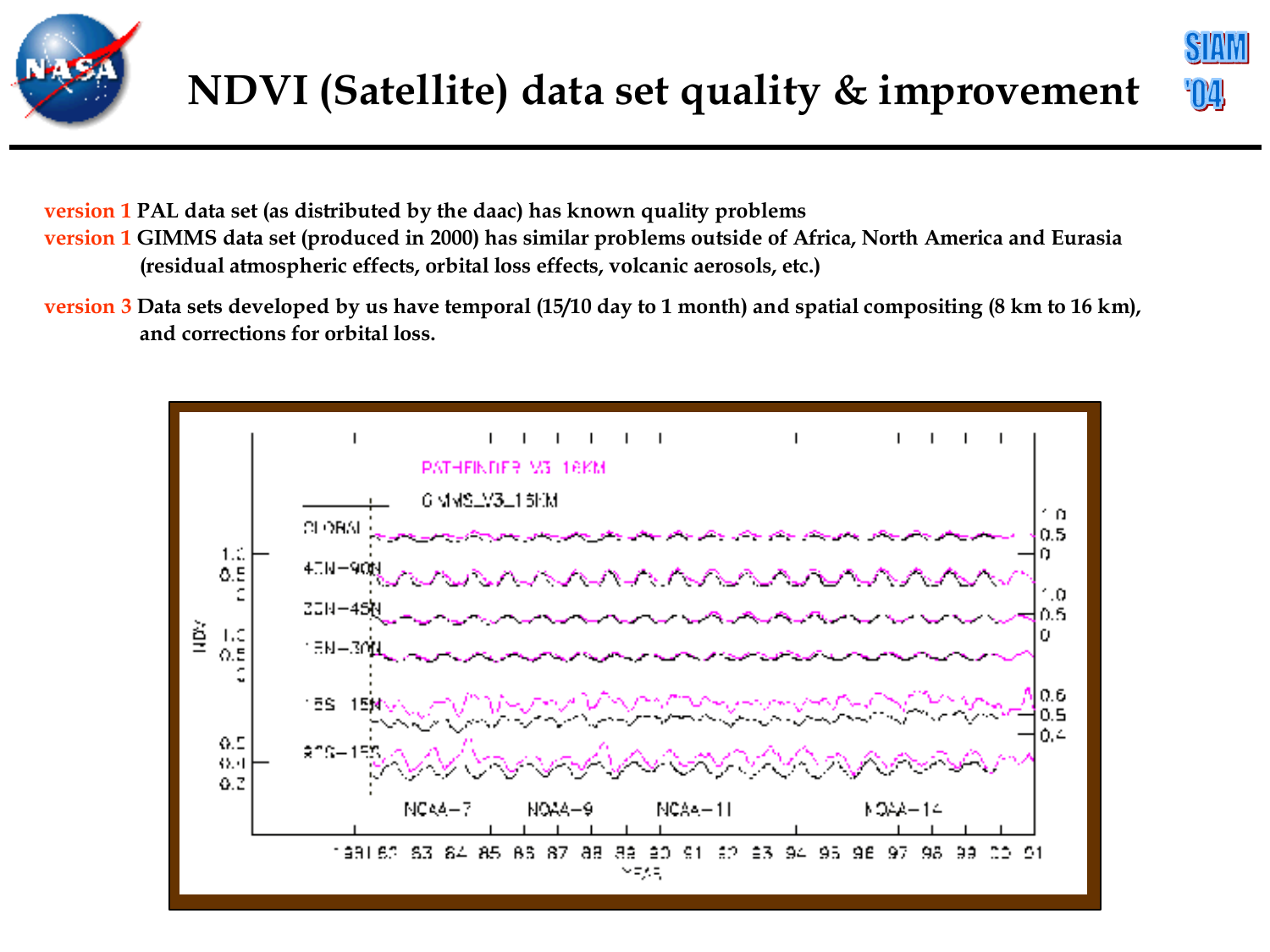

# How to proceed?



Guided by structure and function.

**SIAM** 

**D4**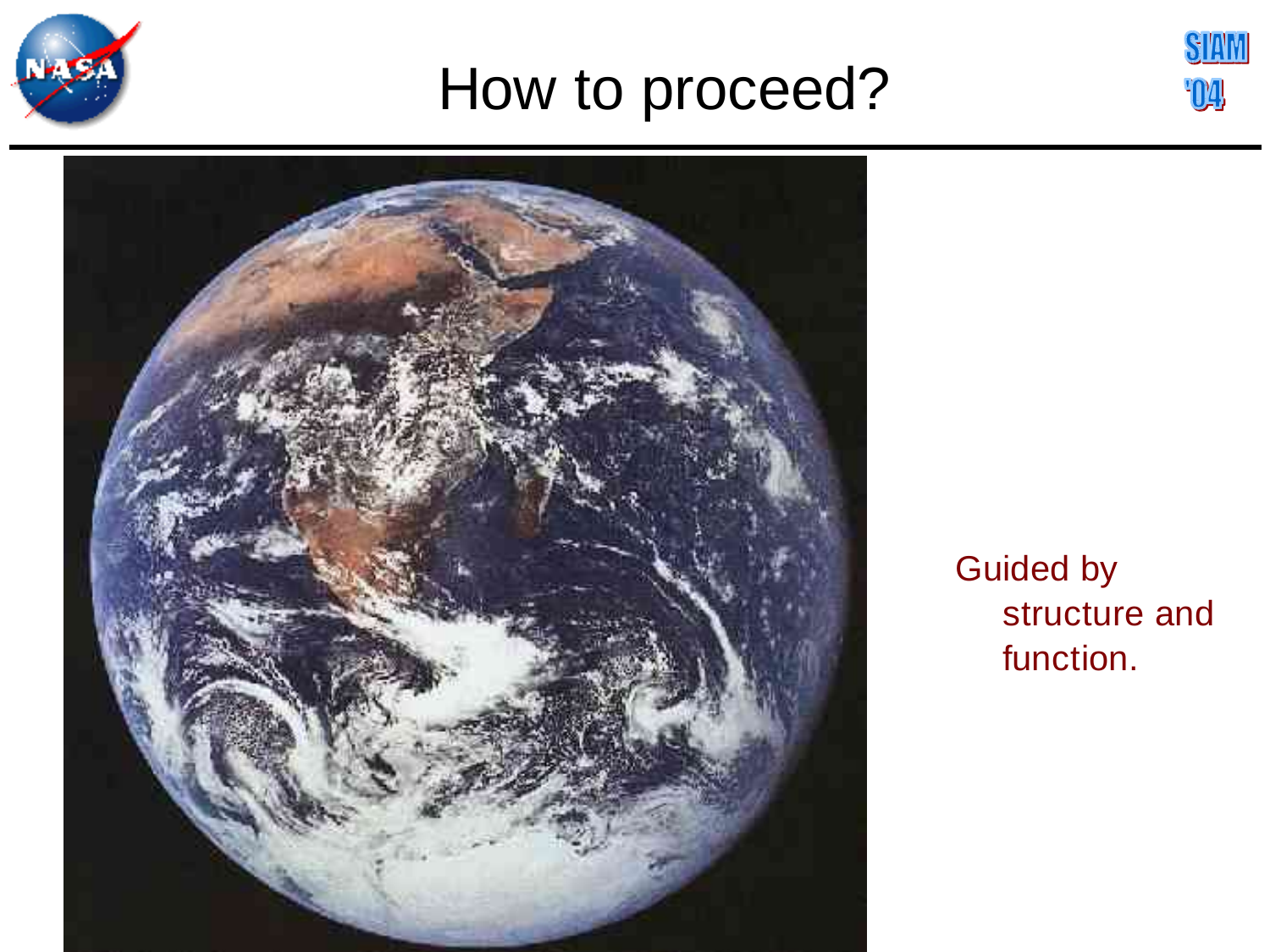





**From Myneni et al. (Nature, 386:698-701, 1997)**

**Analyses of both GIMMS (v0) and PAL (v2) data for the period 1981 to 1994 suggest that -**

**- NDVI averaged over the peak boreal growing season months of July and august increased by 10%**

**- The timing of spring green-up advanced by about 6 days**

**- The satellite data are concordant with an increase in the ampli-** 

**ND NDVI and Average over 1990 tude of the seasonal cycle of atmospheric CO<sup>2</sup> exceeding 20% since the early 1970s, and an advance in the timing of the draw-down of CO<sup>2</sup> in spring and early summer of up to 7 days (Keeling et al., Nature, 382:146-149, 1996)**

**May to September increased by about 10%, NDVI averaged over boreal growing season months of the timing of spring green-up advanced by about 6 days. May to September increased by about 10%, the timing of spring green-up advanced by about 6 days.**

### **- greening in the north/the northern latitude greening trend during the 1980s & 1990s**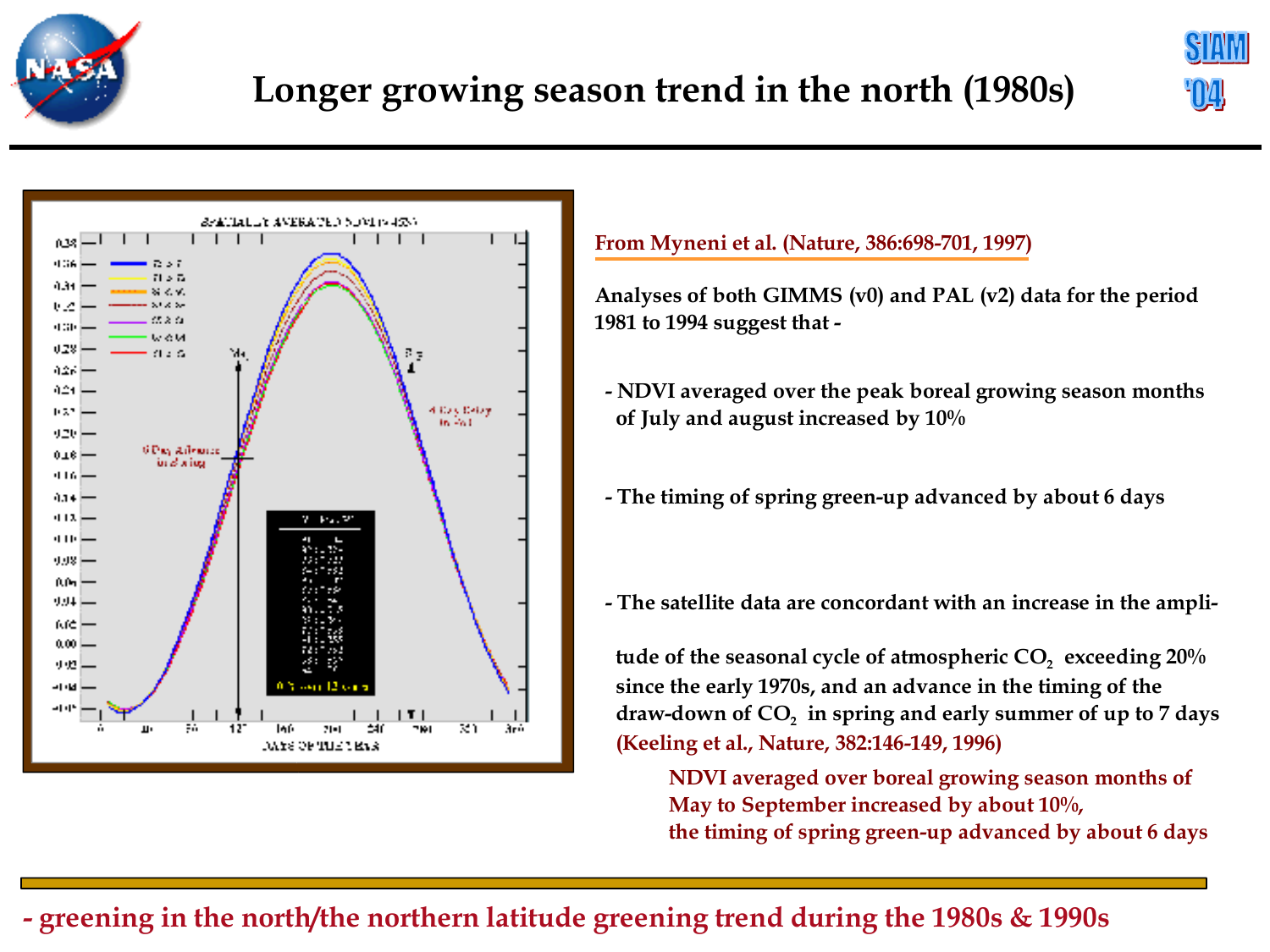

# **Limiting Factors**



**Plant growth is assumed to be principally limited by sub-optimal climatic conditions such as low temperatures, inadequate rainfall and cloudiness (Churkina and Running, 1998). We used 1960-1990 average climate data (Leemans and Cramer, 1991) to develop scaling factors between 0 and 1 that indicate the reduction in growth potential.**

**Potential Climate Limits for Plant Growth**





- **black (no limits) and white (all at maximum limit)**
- **primary colors represent respective maximum limits**
- **cyan (temperate and radiation) represents cold winters and cloudy summers over eurasia**
- **magenta (water and temperature) represents cold winters and dry summers over western north america**
- **yellow (water and radiation) represents wet-cloudy and dry-hot periods induced by rainfall seasonality in the tropics**
- **these limits vary by season (e.g., high latitude regions are limited by temperature in the winter and by either water or radiation in the summer)**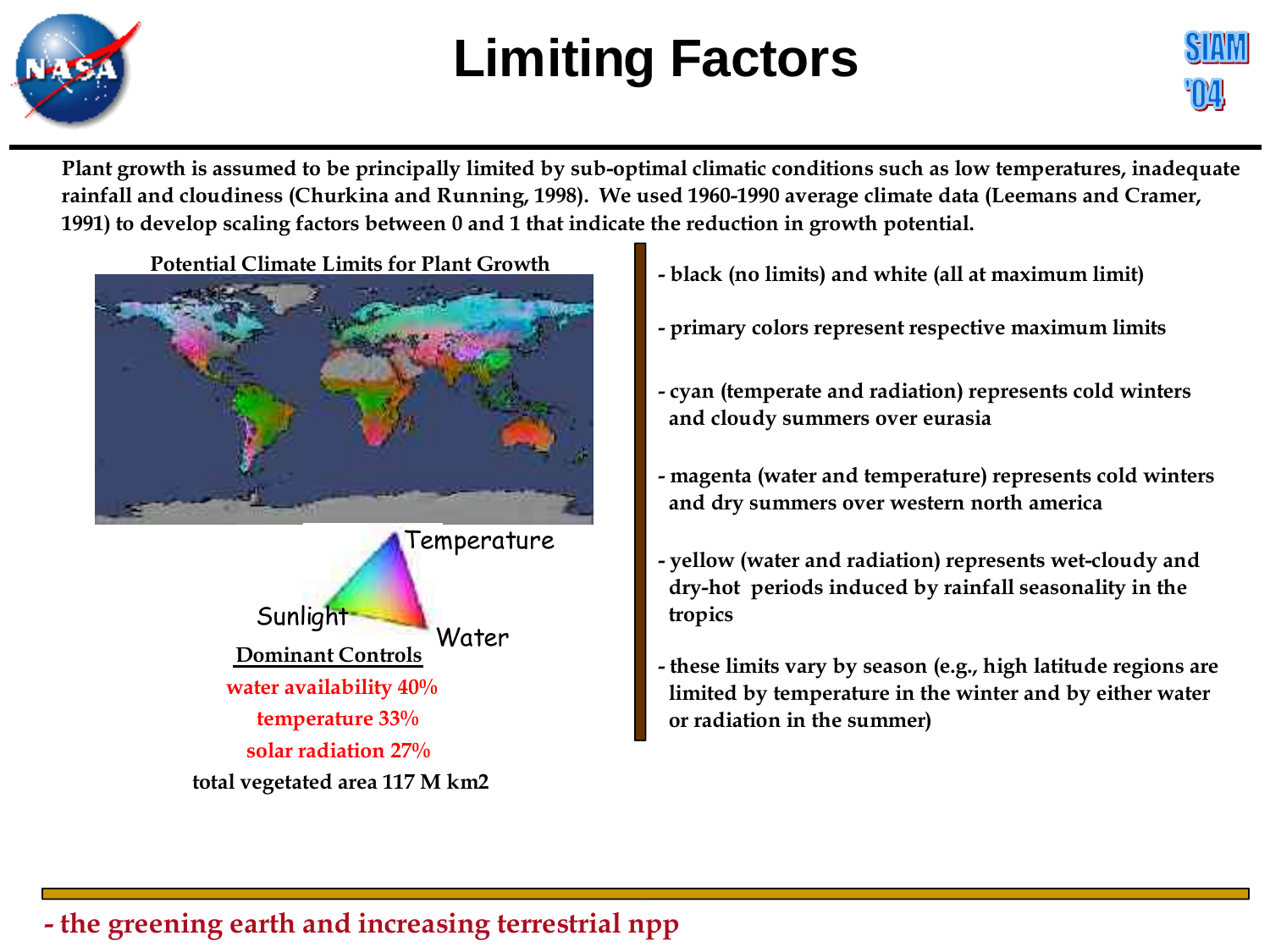

# **Trends in Climate Data**

#### **Data**

**Reanalysis data (6-hourly 2 m height temperatures, 2-m height specific humidity, and incident solar radiation) from the National Center for Environmental Prediction (NCEP) to represent climate variability from 1982 to 1999**



#### **Interannual trends in daily average temperature 1982-99**

**Spring air temperatures that regulate the initiation of the growing season have increased over temperature-limited regions of North America and Northwest Europe promoting earlier plant growth and additional carbon sequestration.**

#### **Interannual trend in vapor pressure deficit 1982-99**

**Wetter rainfall regimes and the associated reduction in vapor pressure deficits in the 1990s are important for the water-limited ecosystems of Australia, Africa and the Indian sub-continent.**

#### **Interannual trend in solar radiation 1982-99**

**Significant increases in incident solar radiation are evident over radiation-limited regions of Eurasia and the equatorial tropics. While the increased solar radiation over Eurasia may be related to changes in the North Atlantic Oscillation, a decline in cloud cover along with increases in outgoing long-wave radiation, as a consequence of changes in tropical circulation patterns, was recently reported over tropical regions.**

**The observed climatic changes have been mostly in the direction of reducing climatic constraints to plant growth. Therefore, it seems likely that vegetation responded to such changes positively.**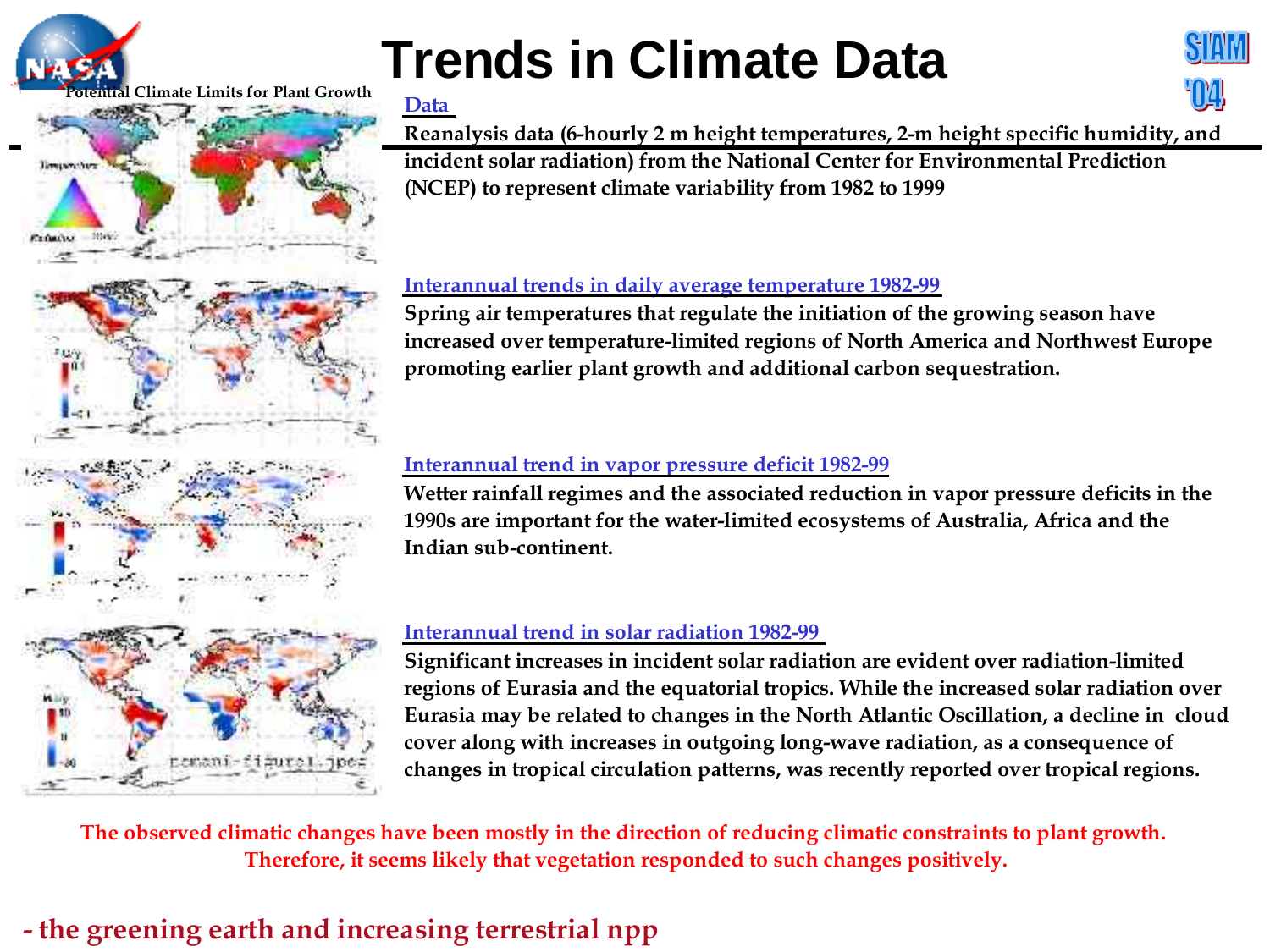### **Trends in Climate Data (confirmation)**



Ins between NCEP derived variables (dashed) with independent data (solid). NCEP temperatures reproduce the interannual variations in growing season average temperatures estimated from those of **UDEL** over all latitudinal zones. Similarly, higher

NCEP derived VPDs correspond to low **CMAP** precipitation. A strong decline in cloud cover observed from **ISSCP** data over tropical regions corresponds to increases in NCEP solar radiation. Growing season is defined as all months with monthly average temperature above 0C.





**ERBE** data, twelve month running totals, from 1985 to 1998 shows that solar radiation increased significantly over the Amazon and that similar increases are not evident in Africa and Asia. NCEP radiation trends show similar patterns.

**The trends observed in NCEP data were confirmed with analyses of several other data climate data sets.**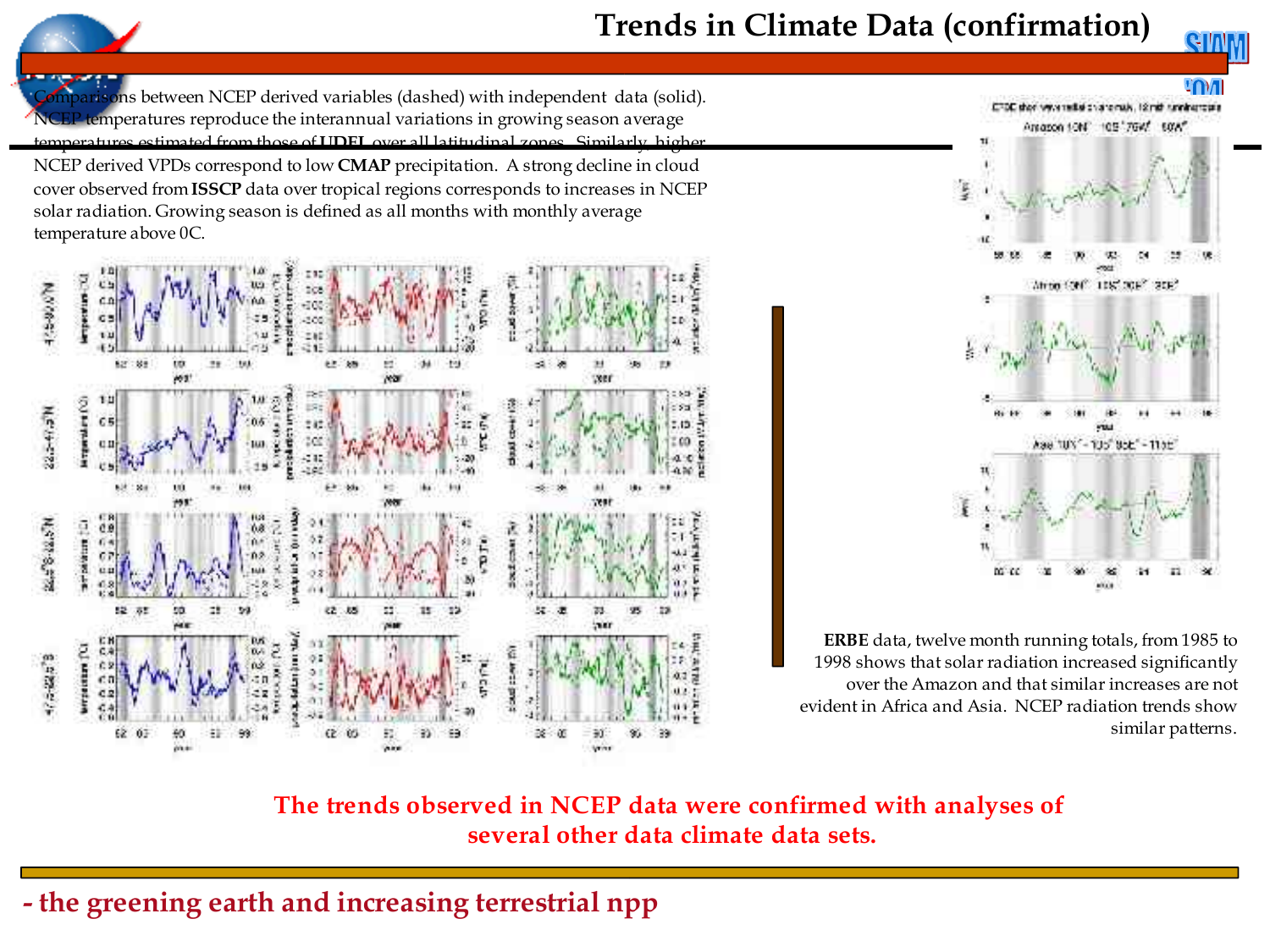

## **step 3: npp evaluation**



**In water and radiation limited regions NPP showed the highest increase (6.5%) followed by those in temperature and radiation (5.7%), and temperature and water (5.4%) limited regions.**

**Globally all biomes, except open-shrubs, showed an increasing NPP trend from 1982 to 1999 with the largest increase in evergreen broadleaf forests.**

**Trends in NPP are positive over 55% of the global vegetated area and are statistically more significant than the declining trends observed over 19% of the vegetated area.**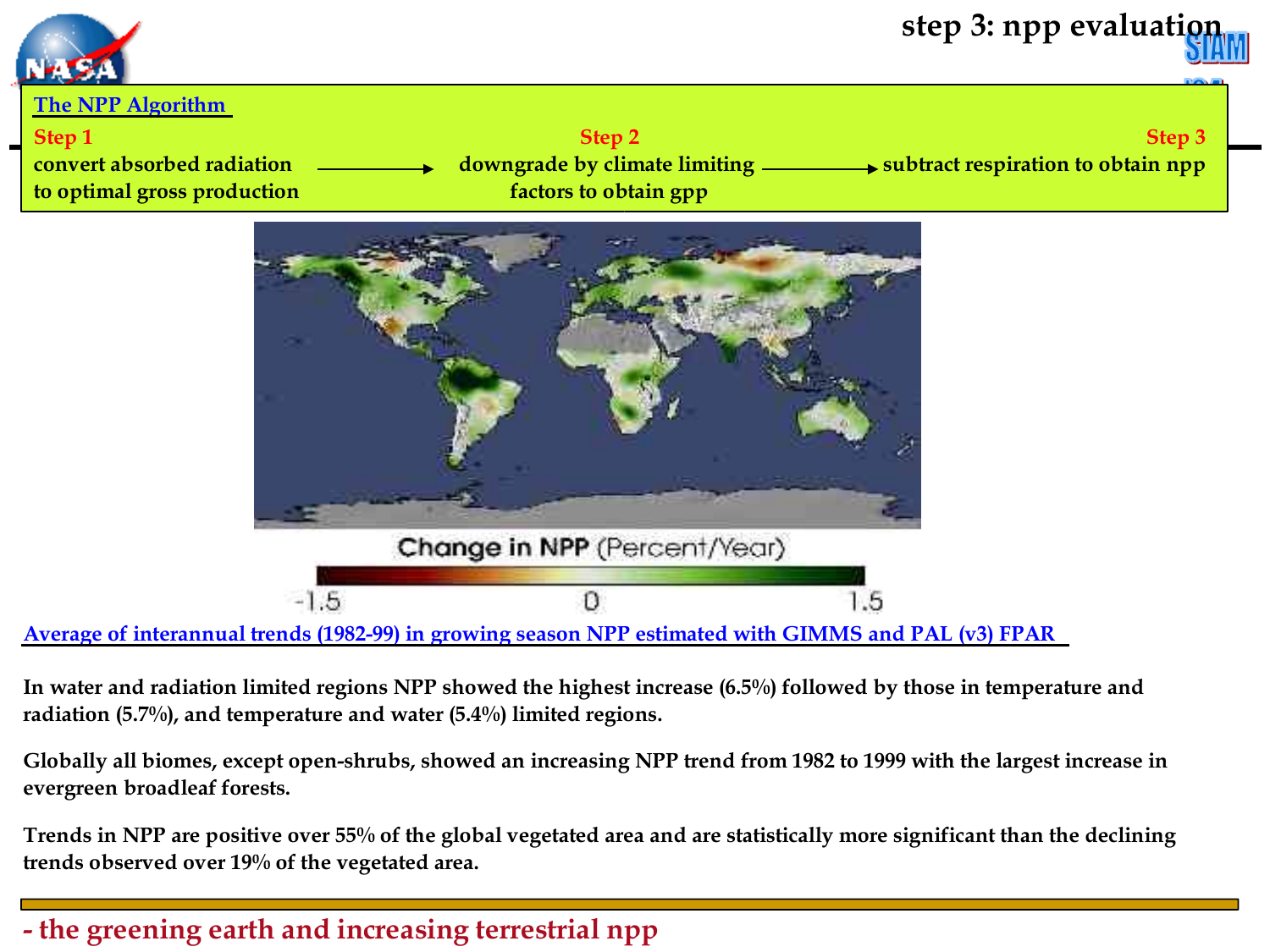

## **climate, NPP and atmospheric CO<sub>2</sub> growth rate**





**A moderately increasing trend (6% or 3.42 PgC/18yr, p<0.001) in global NPP was observed between 1982 and 1999, suggesting that the terrestrial biosphere may have been actively sequestering carbon in biomass.**

**Interannual variations in global NPP are correlated with global atmospheric**  $CO_2$  growth rates (r = 0.70, p<0.001).

**NPP declined during all three El Niño events.**

**High CO<sup>2</sup> growth rates during El Niño years correspond to declines in global NPP.** 

**Analyses of variation in the plant photosynthesis-respiration balance,** 

**expressed as NPP/GPP ratio (right panel), showed observed declines in NPP during El Niño years to be dominated by increases in respiration due to warmer temperatures.**

**Although the atmospheric CO<sup>2</sup> growth rate depends on the net air-sea and land-atmosphere exchanges, these Results highlight the preeminent role of plant growth in global carbon cycle.**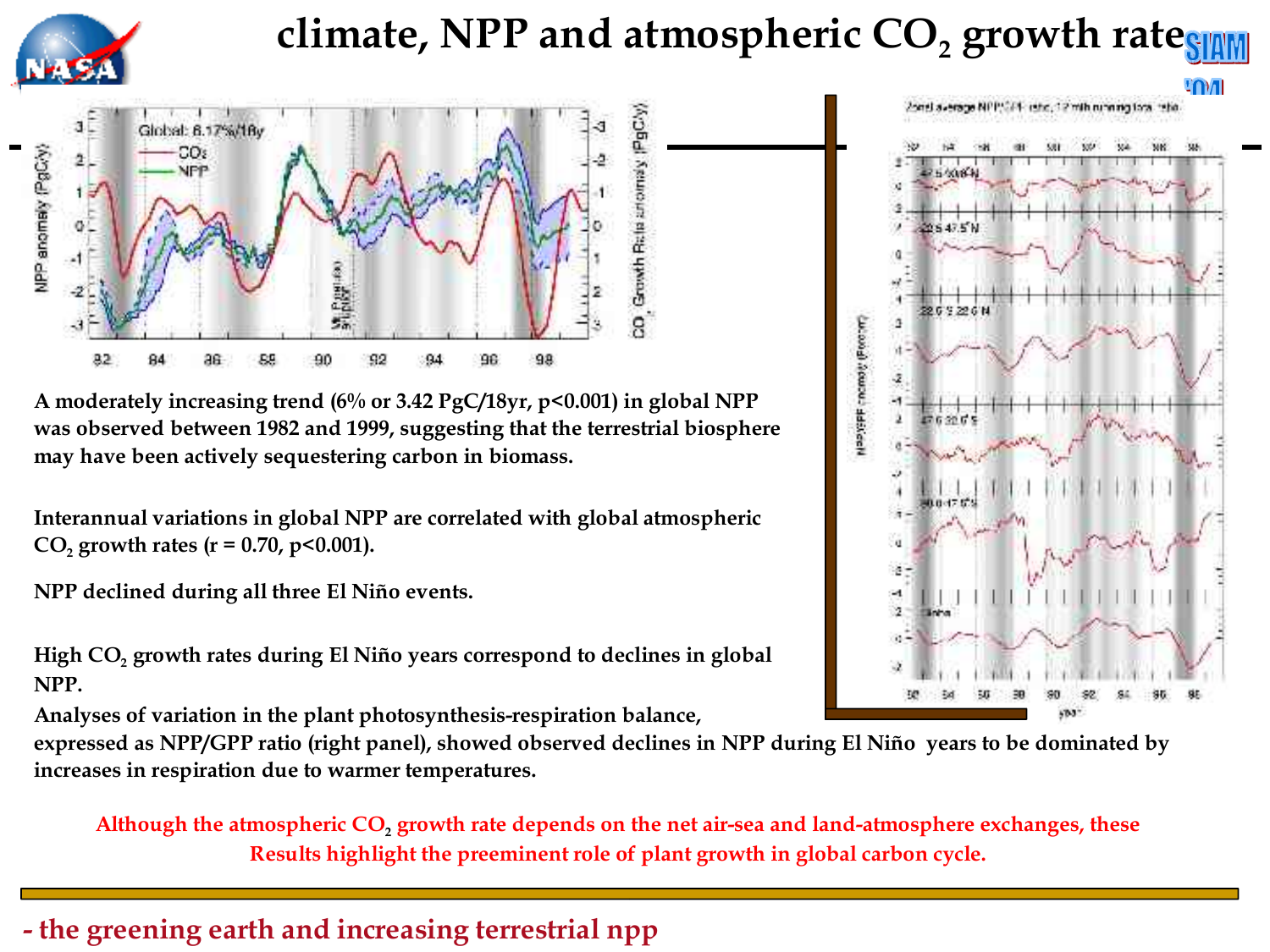

# **NPP trends by latitude**



**Tropical ecosystems accounted for a large portion of both interannual variability and the increasing trend in global NPP.**

**Ecosystems in all tropical regions and those in the high latitudes of the Northern Hemisphere accounted for 80% of the increase in global NPP between 1982 and 1999.** 

**Variations in tropical NPP have the highest association with global CO2 growth rates (r = 0.75, p<0.001), as NPP and soil respiration in the tropics are more tightly coupled on an annual basis compared to ecosystems in other latitudes.**

**El Niño impacts are strong at low latitudes when compared to mid- and high latitudes.** 

**A strong decline in NPP following the Mt. Pinatubo eruption (1991) was evident only at the high latitudes of the Northern Hemisphere. Cooler temperatures resulting from the eruption decreased the growing season length at high latitude.**

**The same cooling may have promoted plant growth in low latitude ecosystems by reducing the evaporative demand and respiration losses.**



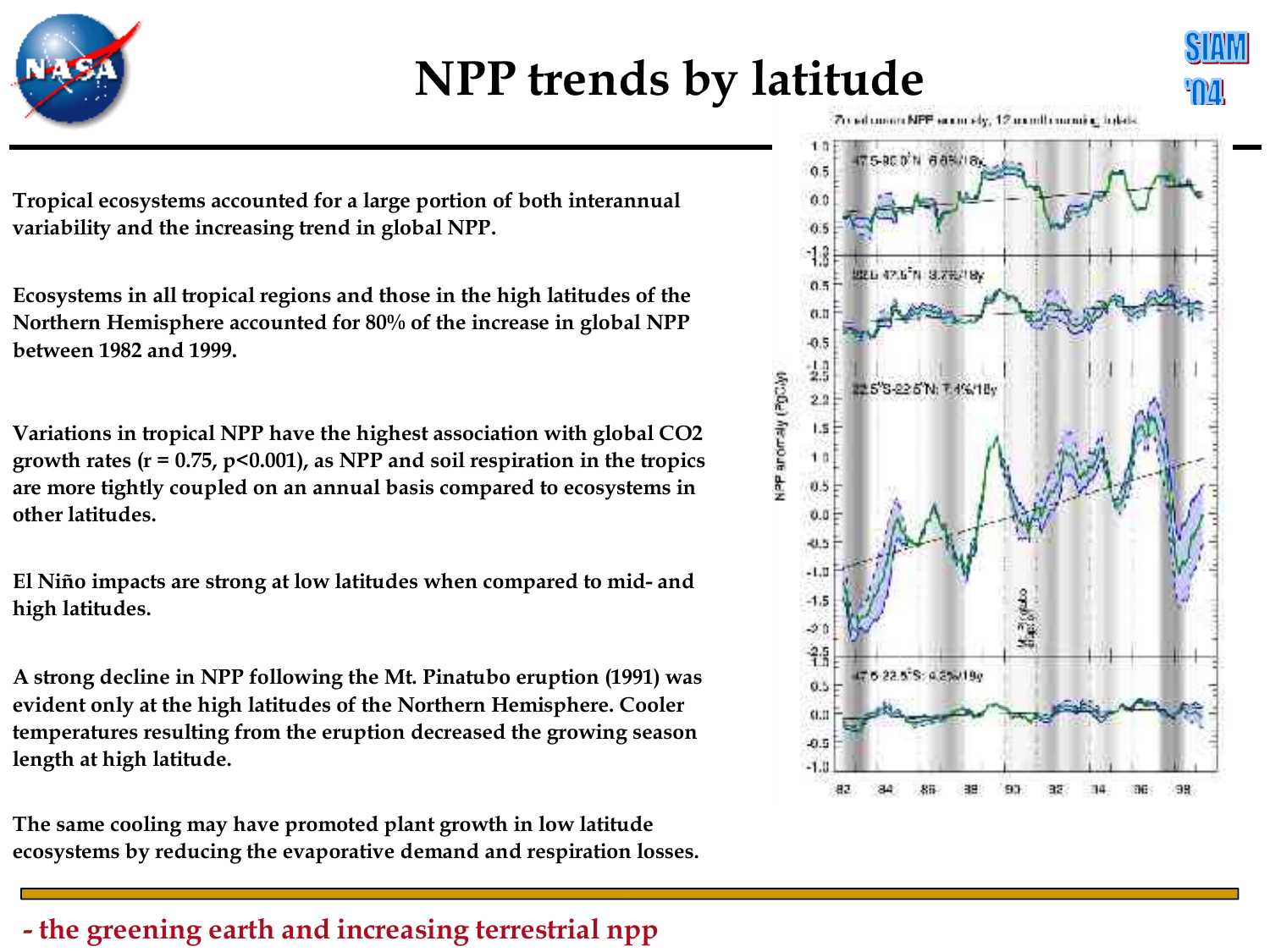



- NASA conducts missions to take measurements that produce large amounts of data to support ambitious science goals
	- Too much work and expertise required to perform each of many steps in a discovery cycle to understand this data
- Socioeconomic demands are requiring increased use of federal sensors & data
	- NASA goal is to enable public access and benefit from the data to the same extent as the mission science team
- NASA's science questions are becoming increasingly large-scale and interdisciplinary.
	- Faster feedback loops in observing/simulation systems
	- Improvements in sensors, communications, and computing
- The discovery process requires specialized expertise which restricts the set of users and scientists using NASA products and slows the process for interdisciplinary research.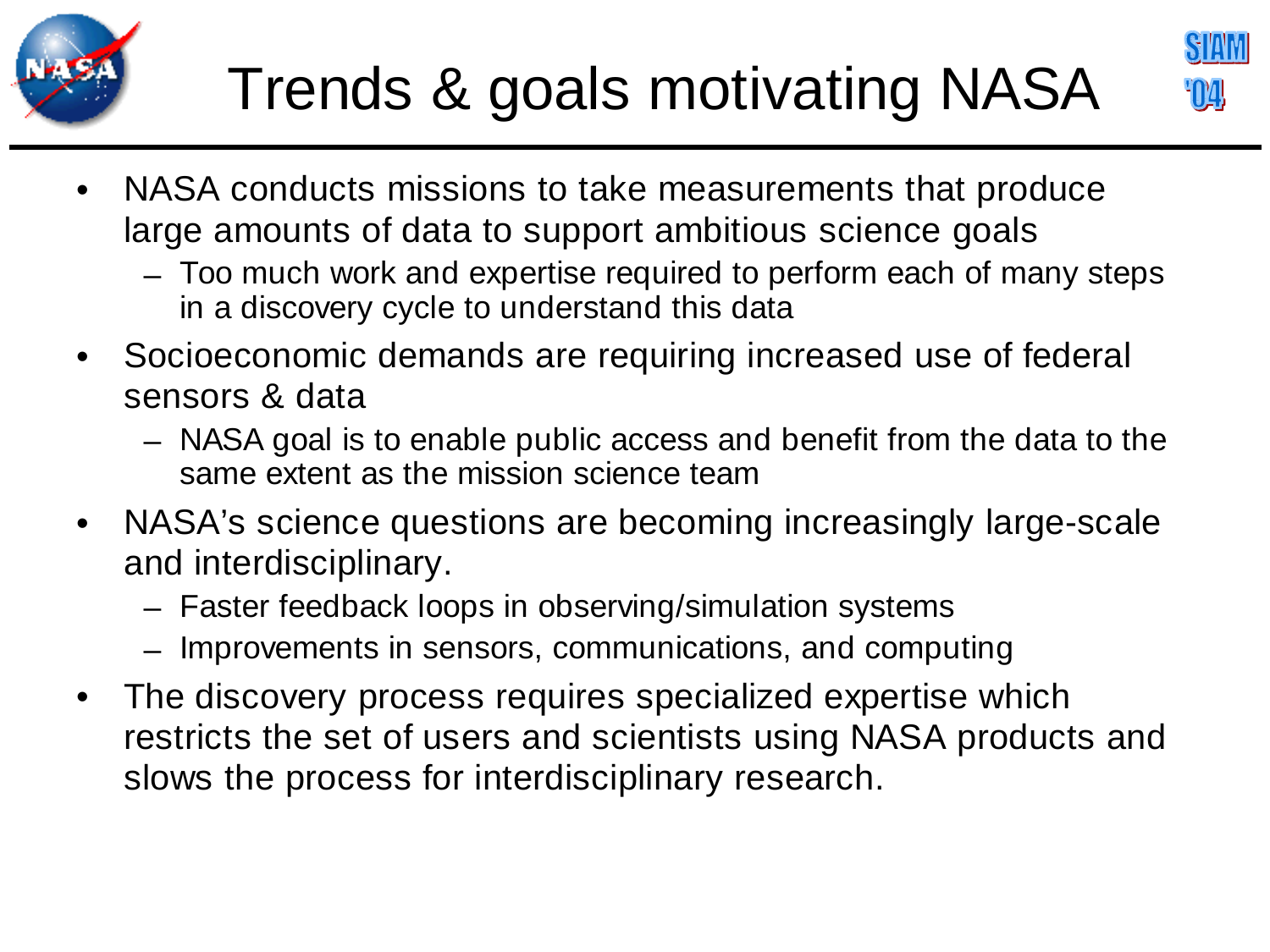



- Current technology projects address difficulties of individual steps, typically in isolation
	- Impact: Machine-learning algorithms detect regularities in underlying phenomena but also artifacts of the data collection/processing system.
- NASA Data systems are constructed without rigorously characterizing the data stream to enable new users to analyze the data in unanticipated ways.
	- NASA Earth Observing System uses documents: Algorithm Theoretical Basis Documents or "ATBD's"
- Experience has shown that simply automating existing methodologies and practices is not the most effective use of technology; it is necessary to fundamentally rethink how research is conducted in light of new technological capabilities.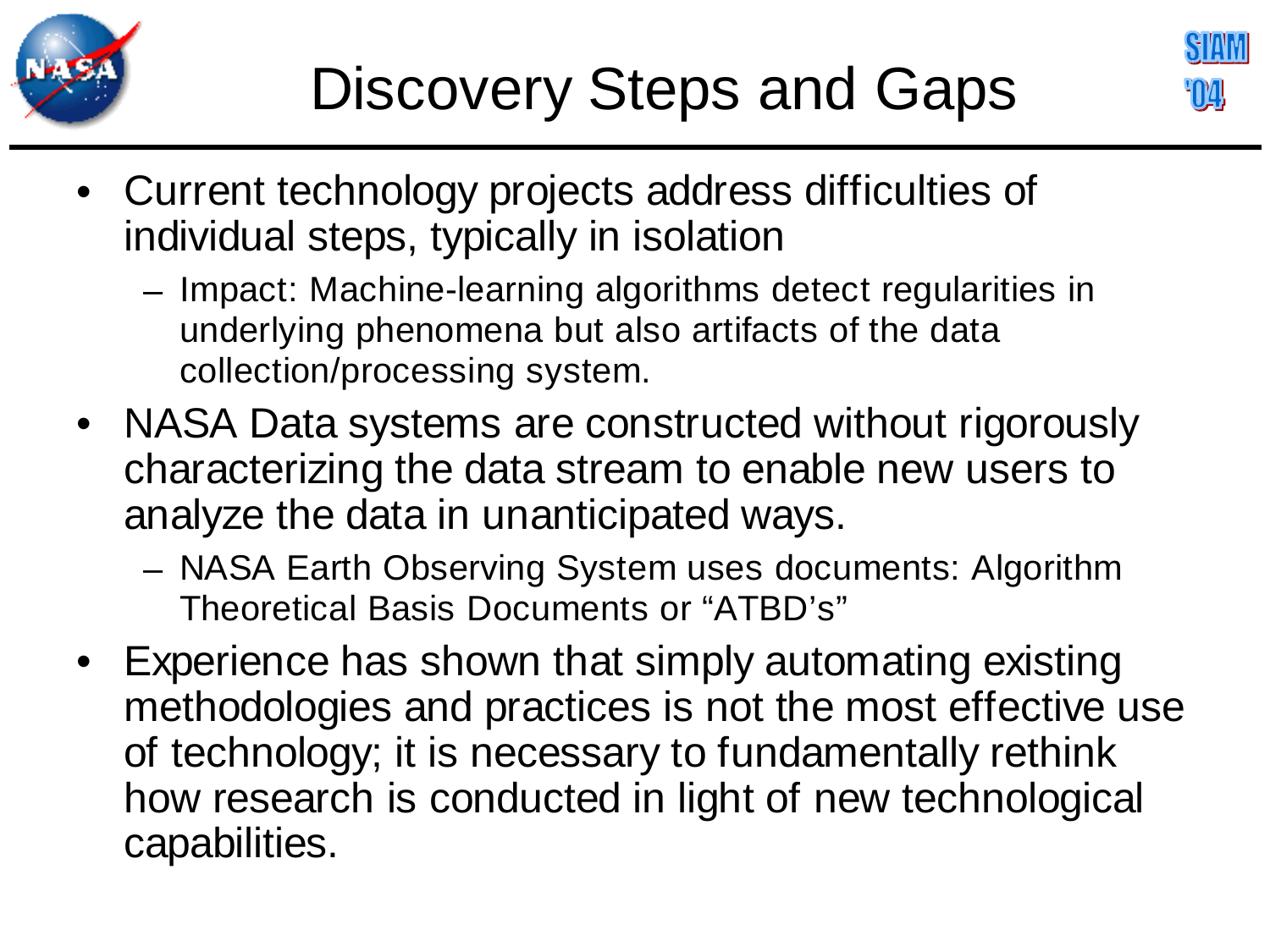



- 1. Objective
	- Develop technologies to scale up the scientific discovery process
- 2. Technology Categories
	- Distributed Data Search, Access, and Analysis
	- Machine Integration of Data & Quality Assurance
	- Machine-Assisted Model Discovery and Refinement
	- Exploratory Environments and Collaboration
- 3. Technology Infusion
	- Demonstrations, Applications, and co-funded Infusions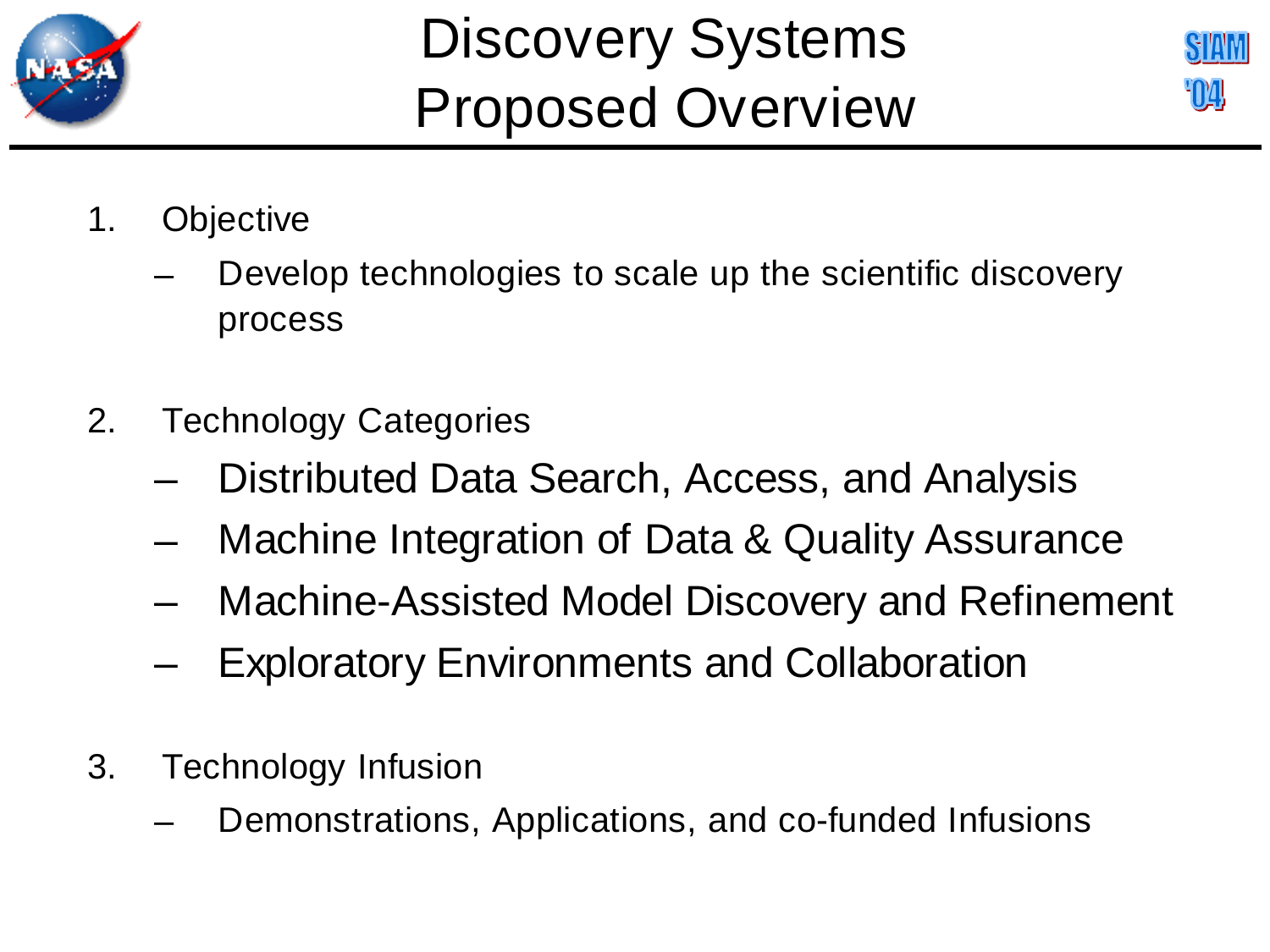

# **Distributed data search, access and analysis**



- Produce customizable data products, data reprocessing and analysis for the wide variety of NASA stakeholders
- Allow seamless multidisciplinary access to and operation on massive, distributed archives of heterogeneous data, models, and data processing algorithms
- Evolve mission and archive data systems
- Instruments and platforms need to be integrated with large-scale computing and data systems.
- Data, models, and associated algorithms should be detailed, complete, easily located, catalogued, documented, and organized by content
- Efficiently use communication resources to get maximal value out of data stored in remote and distributed systems
- Framework to enable a self-managing network of data repositories, processes, and instruments that can support resource allocation to 100,000 simultaneous end-users and automated algorithms.
- Development and demonstration of virtual data systems that support userdefined computations and intermediate and deferred access, processing, and distribution.
- Methods for usable fine-grain resource access and policy enforcement based on security, trust, and commercial concerns
- Automatic and opportunistic optimization of data analysis methods for resource-effective execution over distributed architectures
- Algorithms and systems for search and analysis across diverse structured and unstructured data including semantic data, models, algorithms, documents, and conversations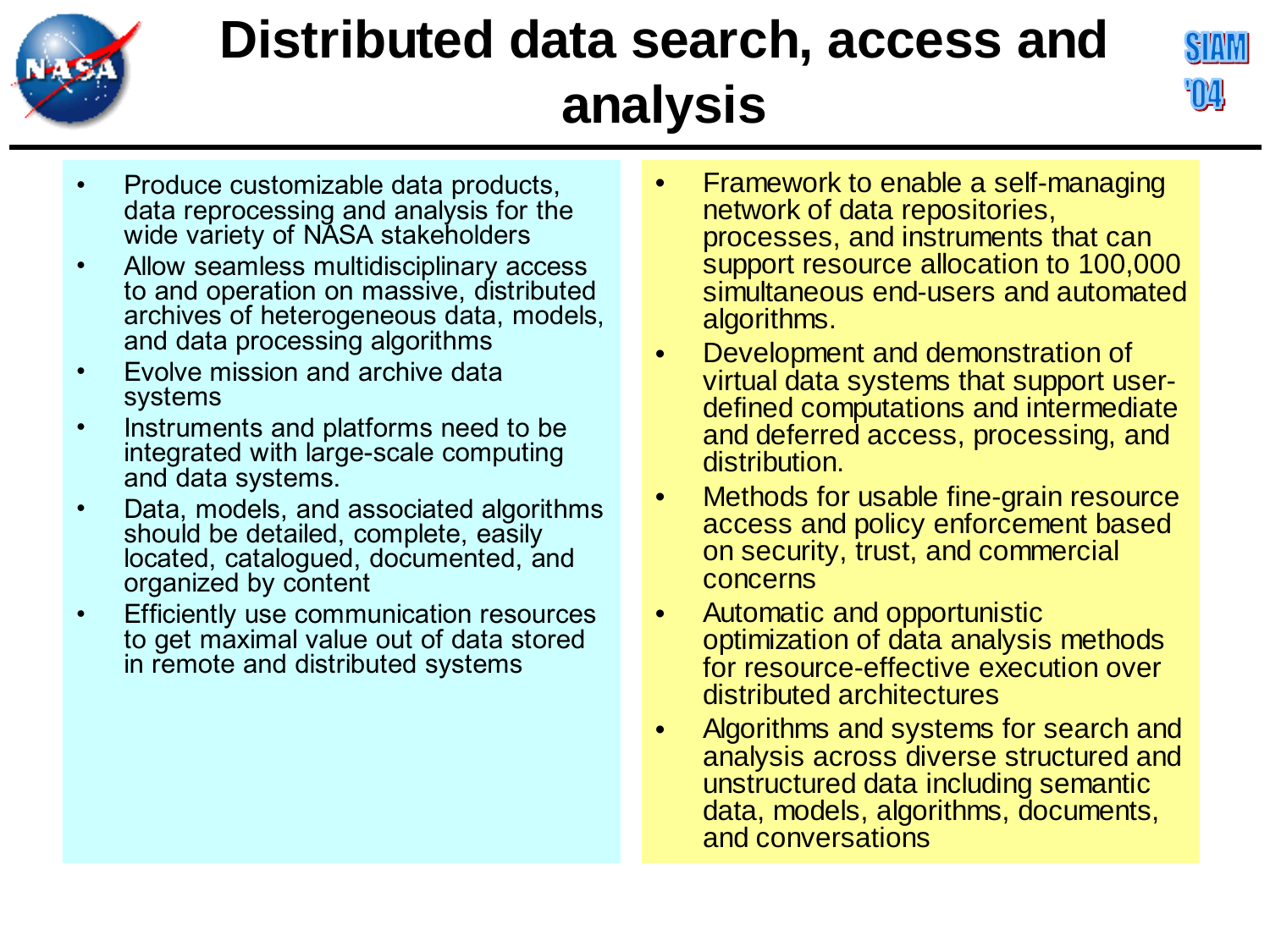



- Data and algorithm interoperability - users do not have to cope with translations and interpolations of the data either across missions or disciplines.
- Data integration heterogeneous data are automatically registered, reconciled and fused/merged prior to analysis for both real-time and retrospective studies.
- Data validation and annotation primary and derived data products should include all information necessary for (re)analysis, including explicit representation of source, experimental context, uncertainty, and pedigree
- Formal process and framework for planning, integrating, and publishing metadata and semantics about a new resource so that new resources can be integrated in 1 week.
- Algorithms and processes to bridge different semantic ontologies and link diverse mission databases in 1 month
- Methods for data validation (quality-control) and annotation that integrate semantic models and external data sources, including explicit representation of source, experimental context, uncertainty and provenance (pedigree)
- Custom data product creation system that automatically integrates and reconciles heterogeneous data and models and republishes a self-annotated product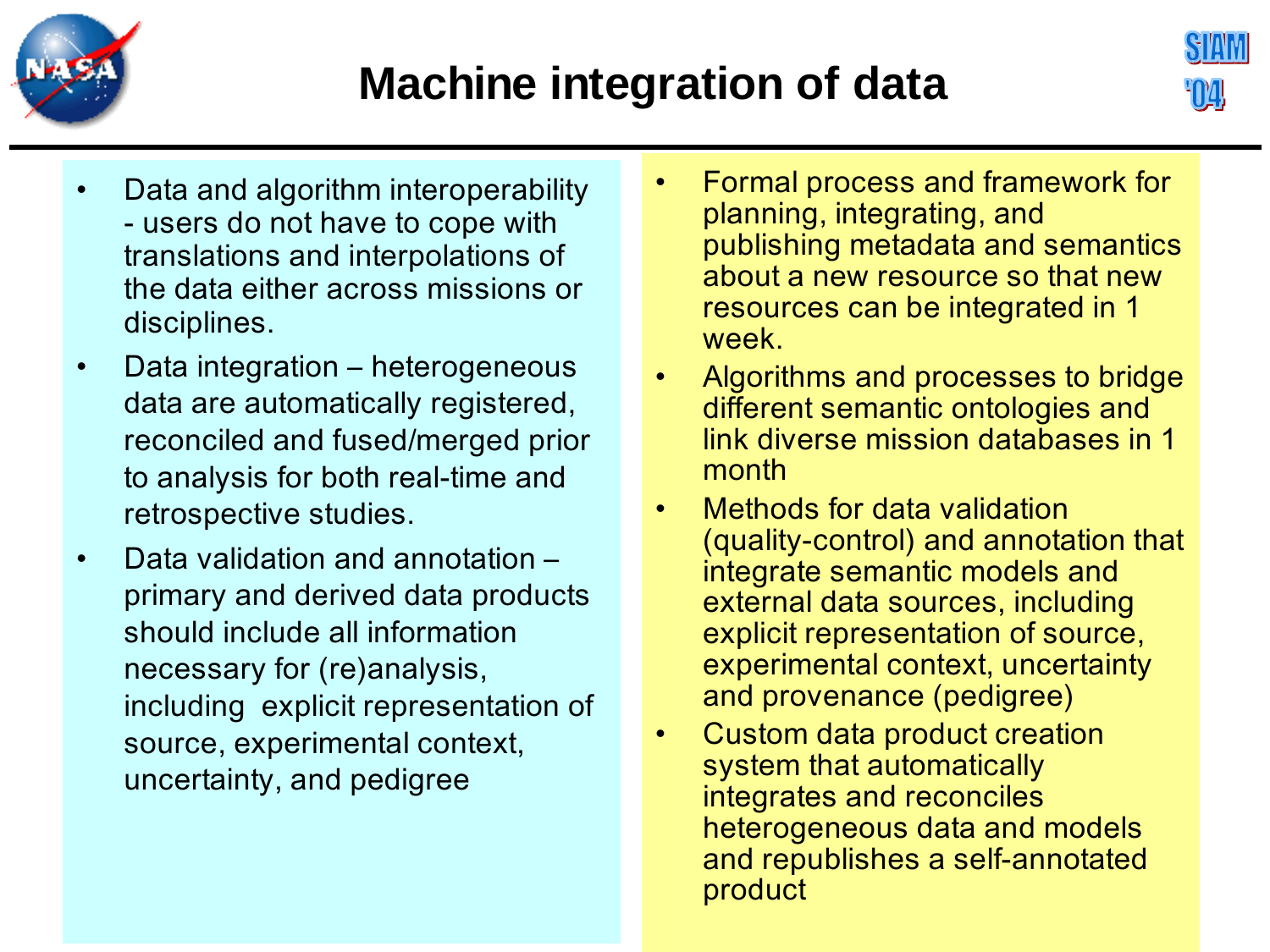

# **Machine-assisted model discovery and refinement**

- Discover and understand complex behavior across vast heterogeneous data sets
- Automated methods to create explanatory, exploratory, and predictive models of complex data
- Automated methods to identify trends and events, track changes, summarize results, and identify information gaps
- Methods to effectively model complexity and co-variability of data at different spatial and temporal scales
- Use system simulations as predictive models in data analysis applications and closed-loop model-prediction-driven targeted data generation or requests
- Methods to improve evaluation and comparison of alternative models

• Algorithms to enable requests or collection of new data guided by automated analysis of model predictions and observations

SWM

- Methods to reduce massive highdimensional databases by a factor of 100 while preserving information for task specific investigations.
- Data mining approaches that support discovery and analysis as volume, complexity, and diversity of data/models increases by a factor of 10 over a baseline capability
- Methods to effectively model complexity and co-variability of remote sensing and other data sources at different spatial and temporal scales.
- Method to exploit structures uncovered by machine learning algorithms to learn about the problem space in which you are trying to do optimization
- Methods to accurately encode domain expertise to enhance the efficiency, scalability, accuracy, and usability of knowledge discovery algorithms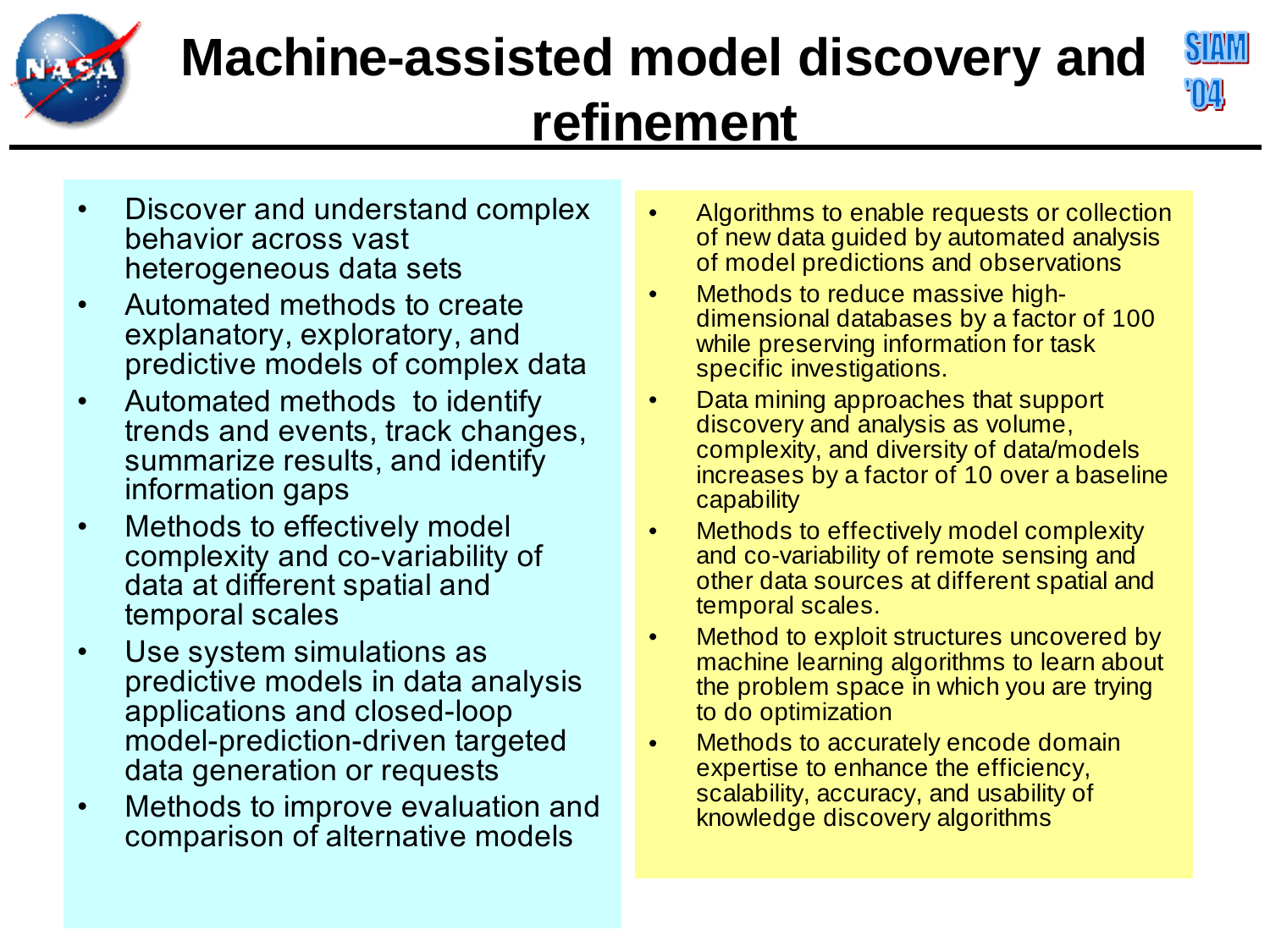

# **Collaborative exploratory environments and knowledge sharing**

SINM

- Visualize / navigate / explore / mine investigation results faster, on new data types, at higher volumes
- Support efficient interdisciplinary research and working groups, e.g., Astrobiology Institute, Instrument science teams, mishap investigations, integrated product development teams for aero
- Increase the value of data and knowledge about the data for multiple users across geographic and time barriers
- Increase diversity of participants across skill levels, and reduce organizational barriers to interdisciplinary collaboration
- Exploratory environments that support interaction with high-fidelity data and simulations
- Task-specific knowledge environments that can be specialized for multi-disciplinary investigations 1 week
- Integrated discovery assistants that assist in problem formulation, solution construction, and task execution, mining and understanding using distributed resources
- Methods to preserve 75% of the utility of PI generated data and knowledge about the data for multiple users across vast geographic distances over a period of 100 years.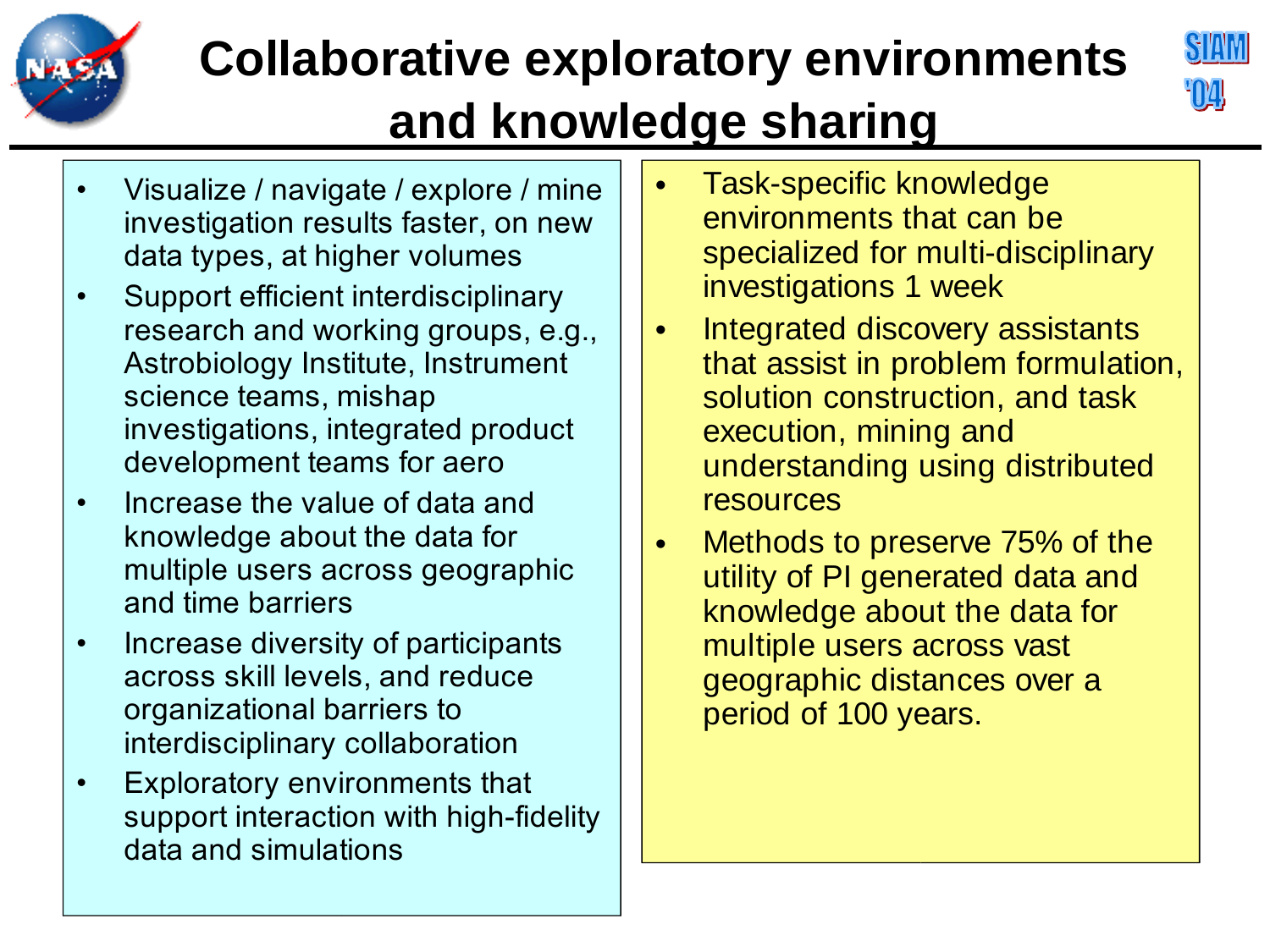

# Discovery Systems Before/After



| <b>Technical Theme</b>                                                 | <b>Current Capability</b>                                                                                                                                                               | After 5 years                                                                                                                                                                                                                                  |
|------------------------------------------------------------------------|-----------------------------------------------------------------------------------------------------------------------------------------------------------------------------------------|------------------------------------------------------------------------------------------------------------------------------------------------------------------------------------------------------------------------------------------------|
| <b>Distributed Data</b><br><b>Search Access and</b><br><b>Analysis</b> | Answering queries requires<br>specialized knowledge of content,<br>location, and configuration of all<br>relevant data and model resources.<br>Solution construction is manual.         | Search queries based on high-level<br>requirements. Solution construction is<br>mostly automated and accessible to<br>users who aren't specialists in all<br>elements.                                                                         |
| <b>Machine integration</b><br>of data / QA                             | Publish a new resource takes 1-3<br>years. Assembling a consistent<br>heterogeneous dataset takes 1-3<br>years. Automated data quality<br>assessment by limits and rules.               | Publish a new resource takes 1 week.<br>Assembling a consistent<br>heterogeneous dataset in real-time.<br>Automated data quality assessment by<br>world models and cross-validation.                                                           |
| <b>Machine Assisted</b><br><b>Model Discovery</b><br>and Refinement    | Physical models have hidden<br>assumptions and legacy restrictions.<br>Machine learning algorithms are<br>separate from simulations, instrument<br>models, and data manipulation codes. | <b>Prediction and estimation systems</b><br>integrate models of the data collection<br>instruments, simulation models,<br>observational data formatting and<br>conditioning capabilities. Predictions<br>and estimates with known certainties. |
| <b>Exploratory</b><br>environments and<br>collaboration                | Co-located interdisciplinary teams<br>jointly visualize multi-dimensional<br>preprocessed data or ensembles of<br>running simulations on wall-sized<br>matrixed displays.               | Distributed teams visualize and interact<br>with intelligently combined and<br>presented data from such sources as<br>distributed archives, pipelines,<br>simulations, and instruments in<br>networked environments.                           |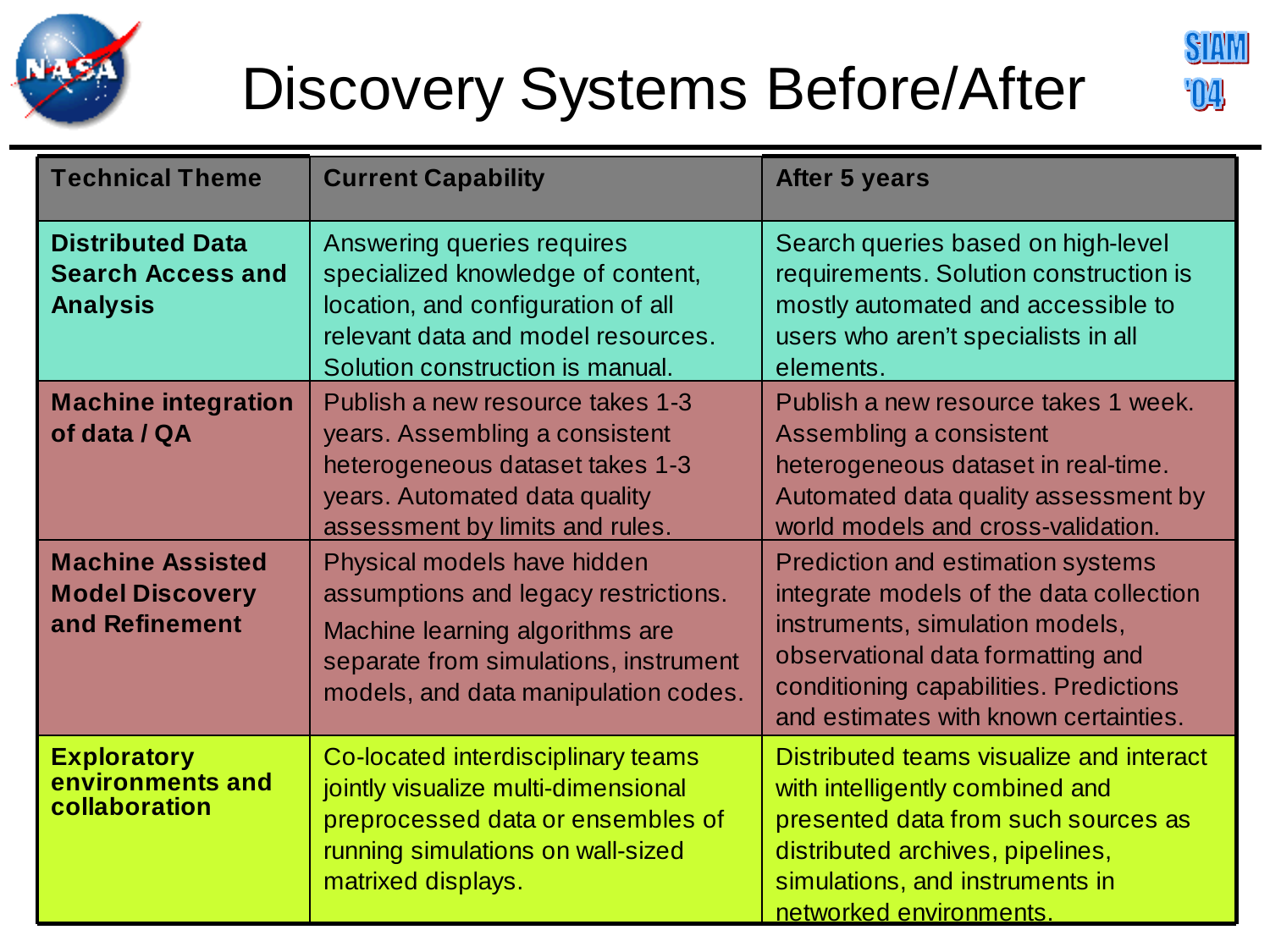



### Goal:

Develop and demonstrate discovery and analysis technologies and integrated architectures to accelerate and scale up the scientific discovery process

Technology Categories

- Distributed Data Search, Access, and Analysis
- Machine integration of data & quality assurance (QA) Machine-Assisted Model Discovery and Refinement
- Exploratory Environments and Collaboration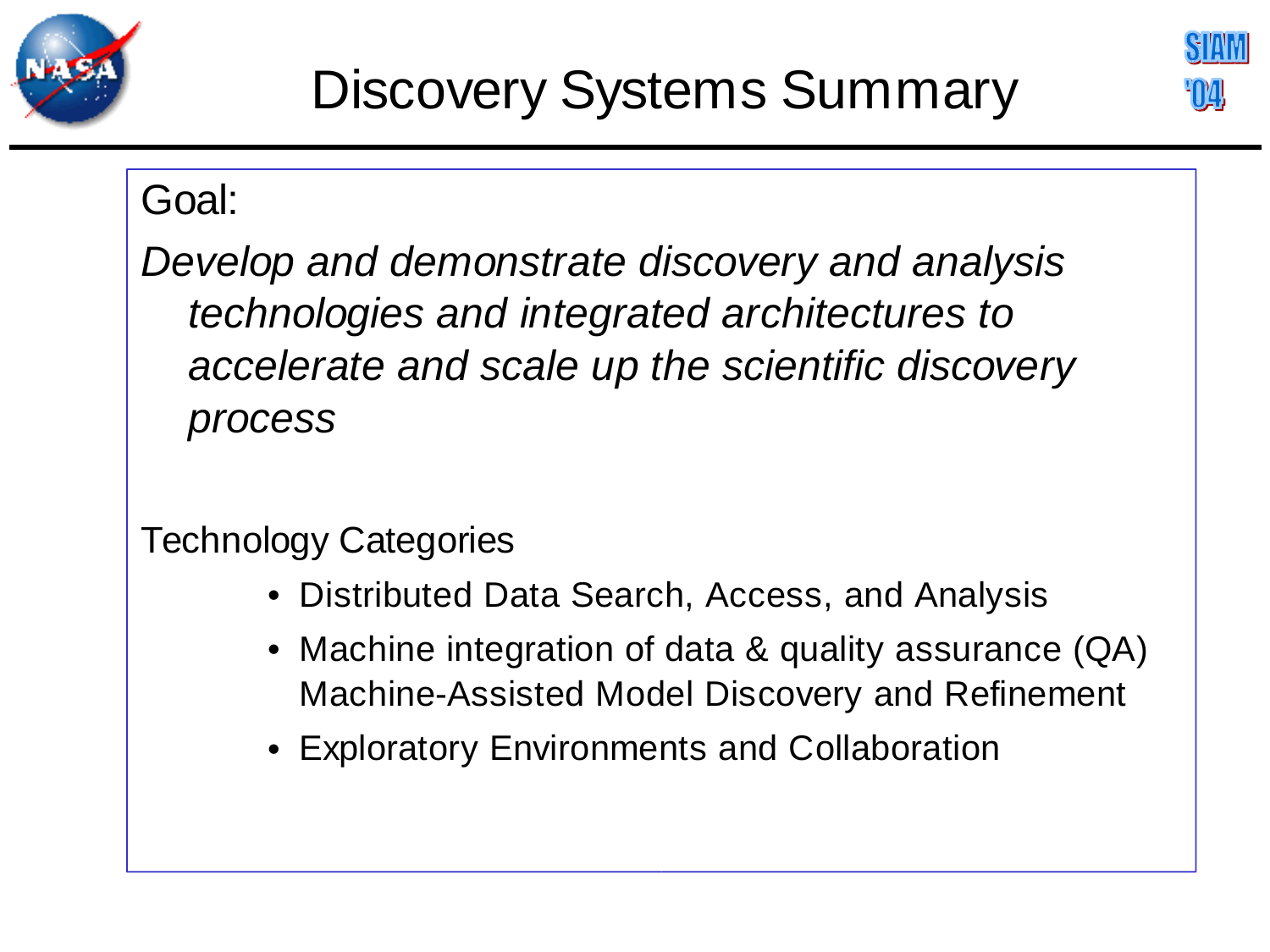